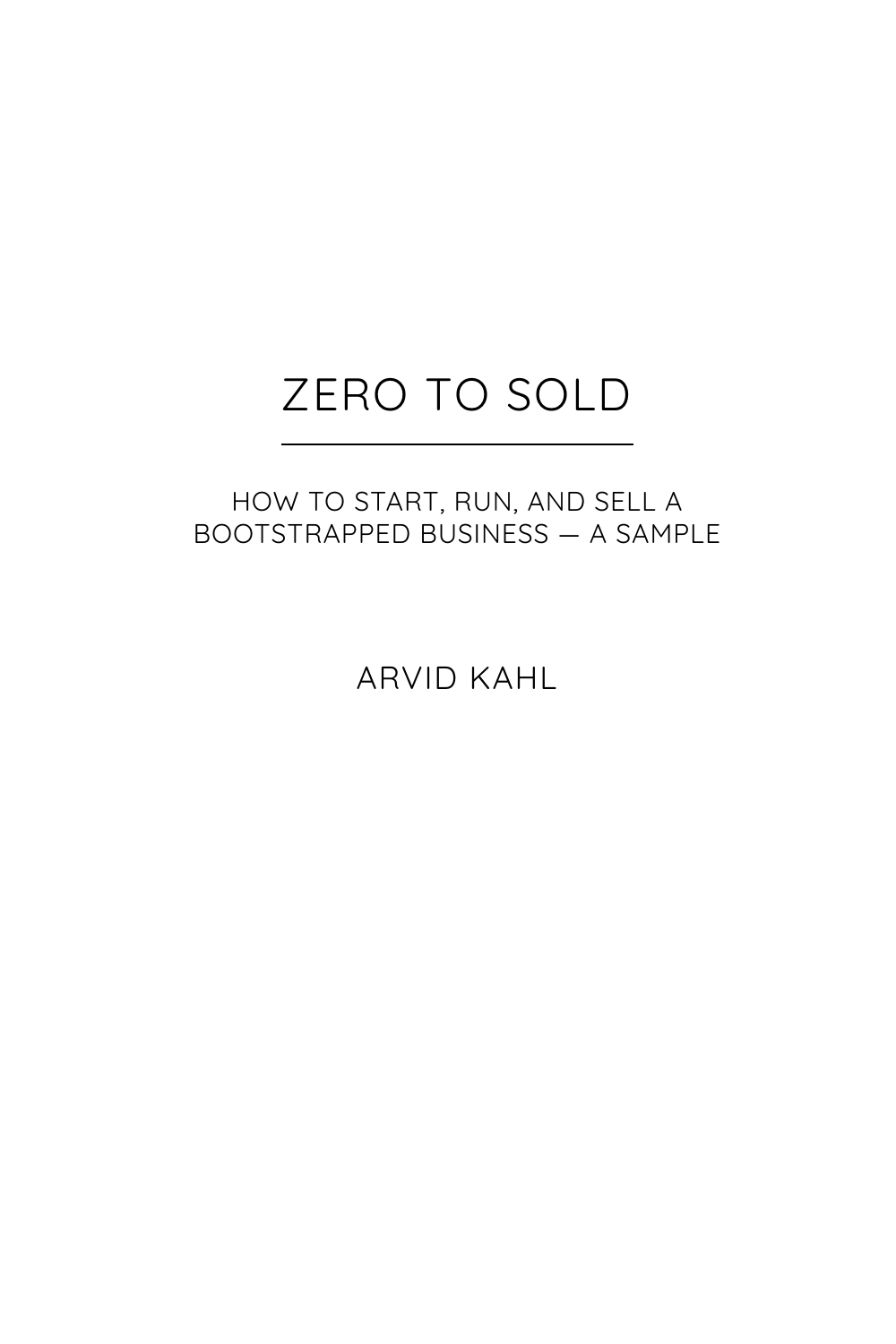Copyright © 2020 by Arvid Kahl

All rights reserved.

No part of this book may be reproduced in any form or by any electronic or mechanical means, including information storage and retrieval systems, without written permission from the author, except for the use of brief quotations in a book review.

This is a promotional sample of the book *Zero to Sold: How to Start, Run, and Sell a Bootstrapped Business* by Arvid Kahl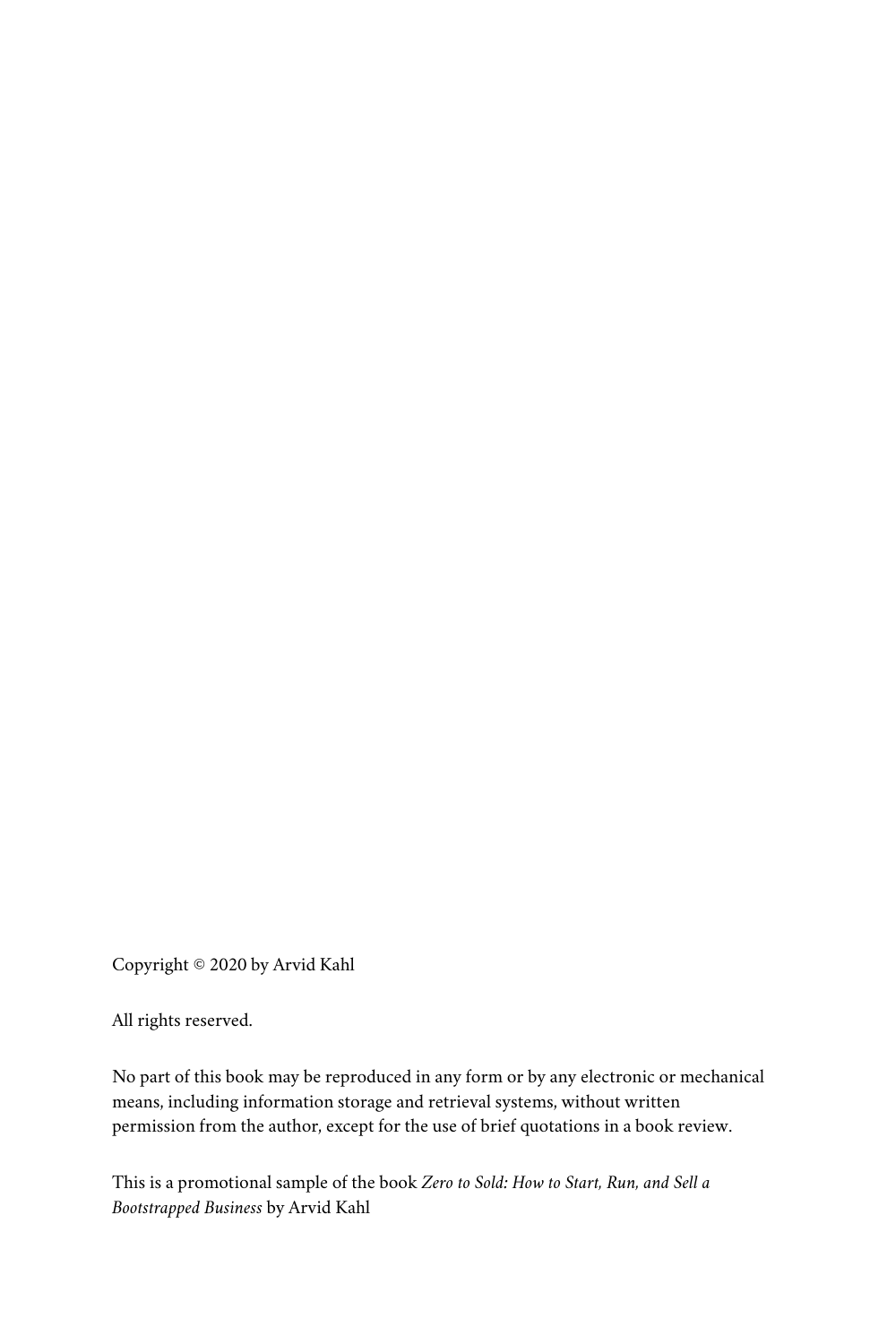### THE FEEDBACKPANDA STORY

I WROTE Zero to Sold because I've been through starting, growing, and selling a bootstrapped business before. Within two years, I cofounded, ran, grew, and finally sold a Software-as-a-Service business called FeedbackPanda, a productivity tool for Online English teachers.

Selling this SaaS was an overnight success many years in the making. FeedbackPanda wasn't my first rodeo. I've been involved in many internet businesses before, and I've had my fair share of failures. I was part of businesses where we never finished building the product. I cofounded startups that fizzled out because we didn't know how to market our service. I've been involved in companies that didn't find a way to monetize their popular products, only to pivot to something completely different after many years of trying to make it work.

I will share my experiences from both FeedbackPanda and the not-sosuccessful startups of my past in this book, as I believe that you can learn the most at the intersection of experience and reflection. So I will provide you with both.

Let's start with the business that changed my life. Let's take a look at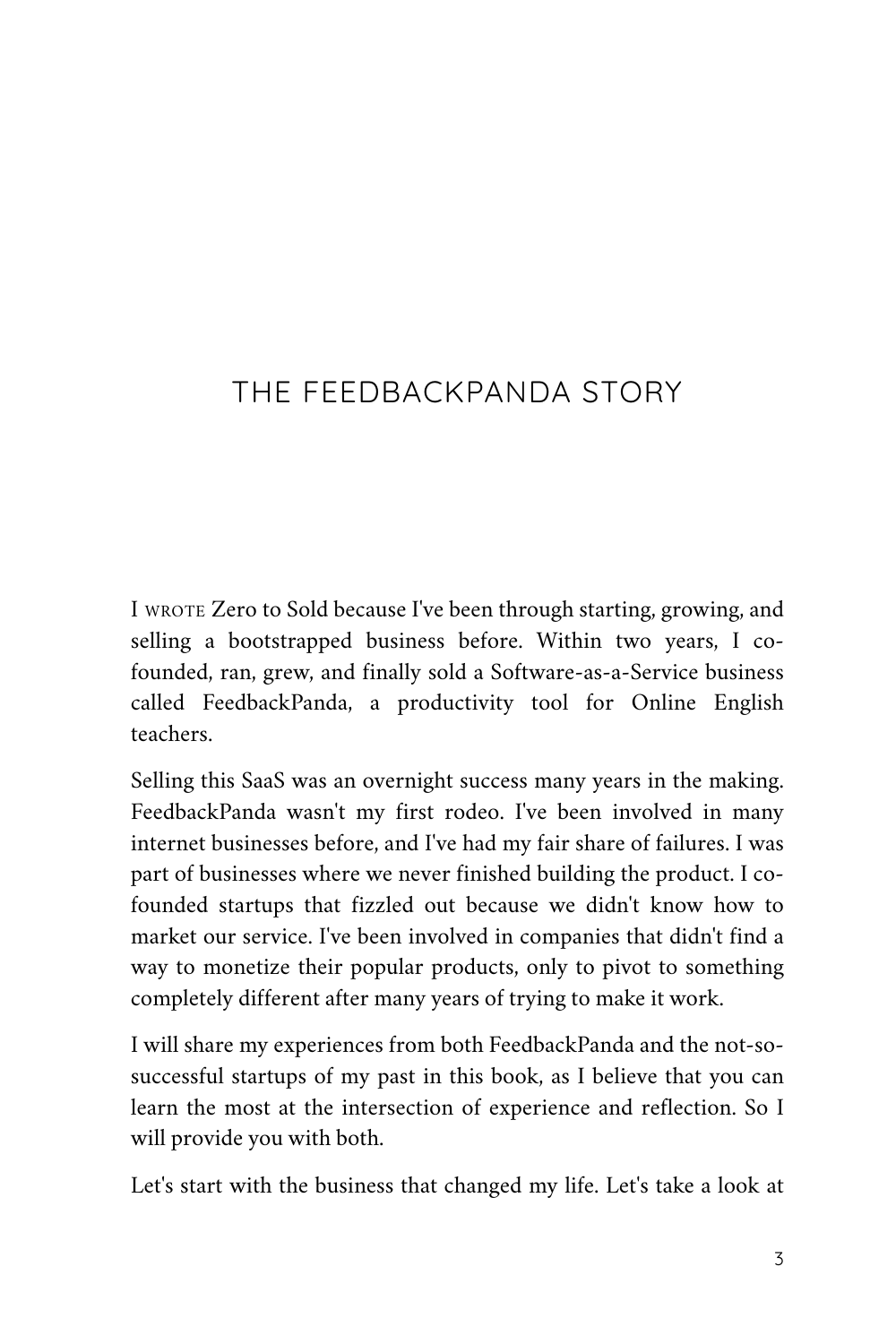FeedbackPanda, a service born out of necessity. It was a product that solved one critical problem for a well-defined audience, allowing me to experience and learn the things that I have compiled into this book.

FeedbackPanda was a collaborative effort between me and my girl‐ friend, Danielle Simpson, who was herself an Online English teacher at the time. We bootstrapped the business from day one, and when we sold it for a life-changing amount of money, the Monthly Recurring Revenue (MRR) of FeedbackPanda had just reached \$55.000.

Within two years, we had built a niche service from a proof-ofconcept into a thriving business that was attractive enough for a Private Equity firm to take it off our hands.

So, where did this all start?

It started with a leg injury. In early 2017, Danielle suffered an injury that meant she couldn't leave the house for a while. For a trained Opera singer like her, that made regular work impossible. You can't invite your audience into your living room for a concert.

So Danielle looked for work she could do from home, and she found something interesting. A wave of Chinese companies had emerged that recruited native English speakers to teach English as a second language to Chinese students. She tried it out and was hooked imme‐ diately: it was a fun job, it could be done using just a laptop, and the pay was alright.

Shortly after, she found that there were several large online commu‐ nities of teachers who taught for various Chinese companies. Danielle joined those Facebook groups and forums and started hanging out with her virtual colleagues that numbered in the thousands at that point.

A few weeks into teaching on a full-time schedule, she noticed things that started as nuisances but quickly became painful problems. The teaching part of her job was great and fun, but certain formalities took way too much time.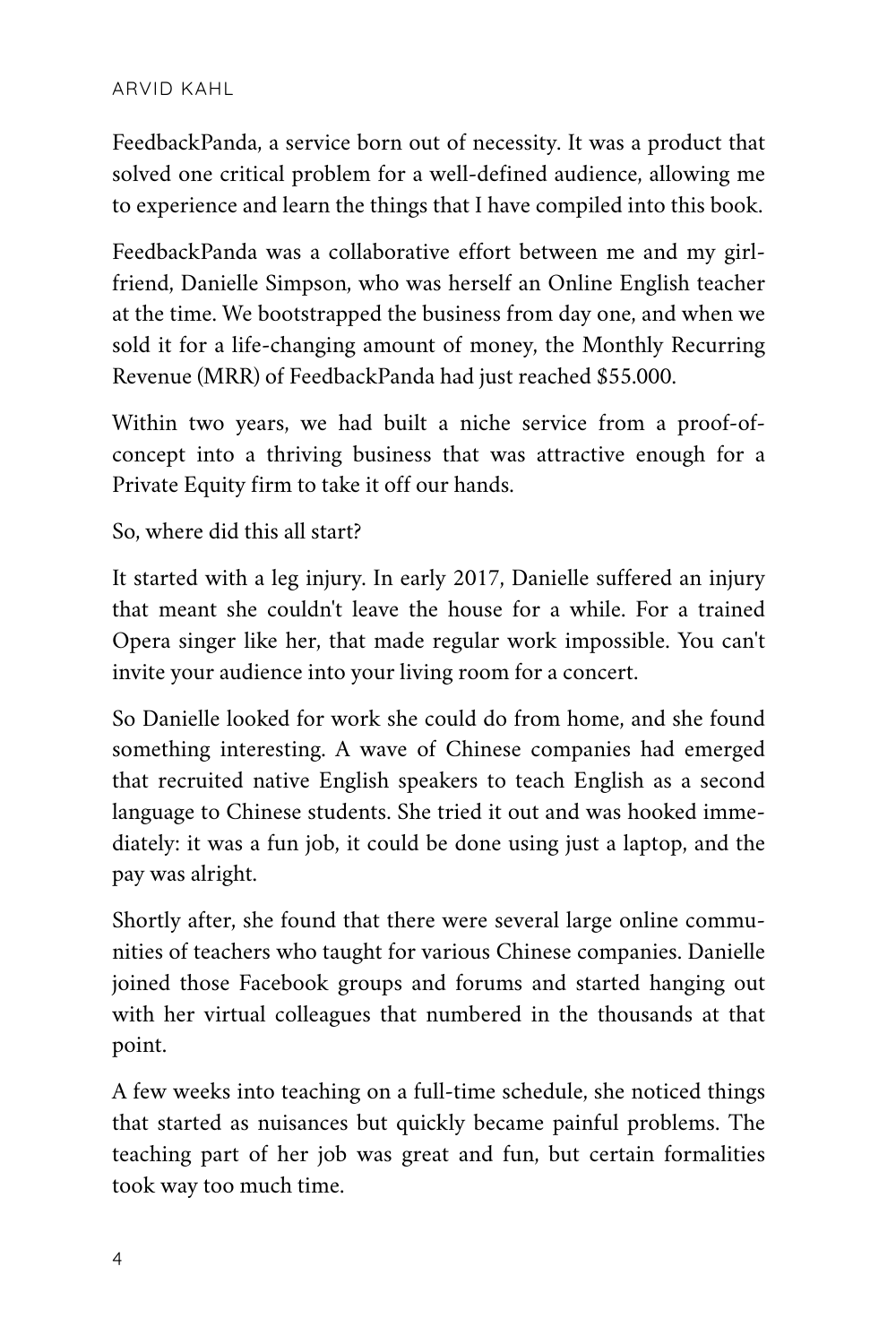The most noticeable problem was student feedback. After every 25 minute lesson, the teacher would have to write a few paragraphs of a lesson report that was supposed to inform the parents of what their child had learned, how well they learned it, and what they could prac‐ tice at home. Having only five minutes between lessons to take care of this and everything else (ranging from grabbing a coffee to using the restroom), Danielle would defer this work until after she was done teaching for the day. It couldn't be avoided, as the Chinese companies would not pay teachers for their teaching work unless the feedback was provided as well.

When Danielle started teaching 10-hour days, the added feedback time would often amount to almost two hours of unpaid overtime. That meant two hours less for spending time with me, meeting friends, or reading a good book.

So she did what everyone would do: she developed a system, using Excel sheets and Word documents to track information about what her students learned, how they did, and what to suggest to their parents. She started using text templates for the content of the lesson and the preparation hints, as the Chinese schools defined the curriculum, and it would be the same for every student.

We found out that many other teachers did the same when they started talking about their self-built solutions in their online communities. Teachers began to share their templates through Google sheets. It was clear that this was a shared problem in a very tight-knit community.

One day, Danielle and I talked about the painful experience of student feedback, and how her system, even though it helped, was clunky and overwhelming. I looked into it, and it seemed quite possible to build a web-based application that would do this work faster and more reliably.

We also saw that this would be a great business opportunity. There was a sizeable market with an apparent, shared, and critical problem.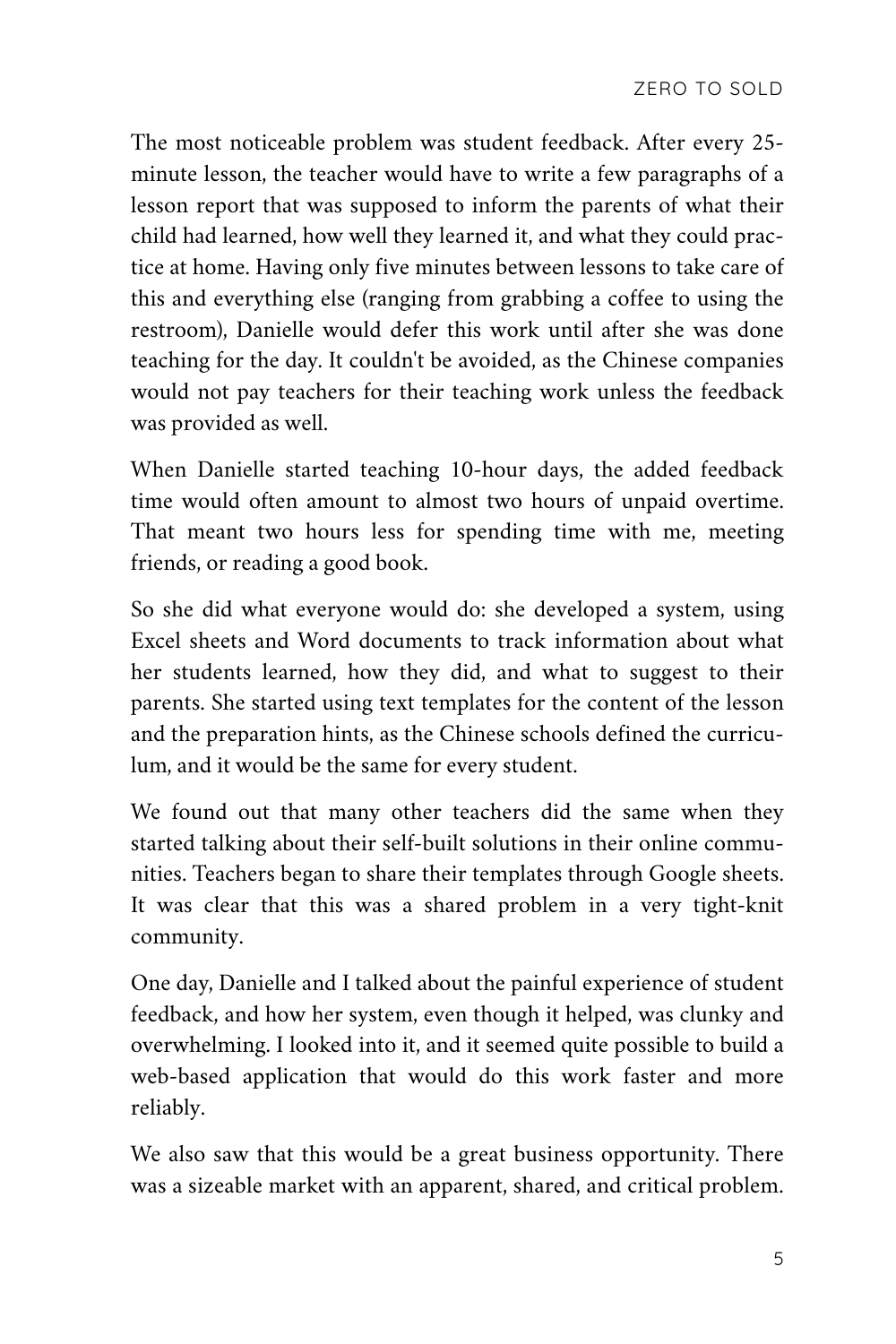The problem was solvable, but no-one had yet built anything to make it noticeably easier. So we decided to build a validation proto‐ type, see if it had a meaningful impact on Danielle's day-to-day workflow.

It took me a week or two to build the system. When Danielle finally started using it, it was clear as day: she transferred her loosely struc‐ tured Excel and Word files into the system, and the automation kicked in immediately.

Instead of two hours of extra work a day, it would take her less than ten minutes altogether.

We knew we were onto something big from that very moment.

I had built the software with potentially turning it into a SaaS in mind. It had an authentication system built on Auth0 that would allow users to log in using their Facebook accounts, after all, that's where we knew they hung out. It had a rudimentary subscription system build on Stripe that allowed us to charge from day one.

So we released it to the public, built a landing page, and waited. Nothing happened. One or two people signed up for the free trial, but there was not much else. We hadn't done any marketing, and we hadn't made any sales. The service just sat there, idling.

And then, one day, everything changed. In a comment to a Facebook post about how teachers dealt with feedback, Danielle dropped the link to our product with an explanation of how she used it. Teachers started to respond, asking for more details, checked out the application, and came back to share their newly found discovery on Facebook.

Our growth had been almost entirely organic since that day. This one comment released an avalanche of word-of-mouth marketing that fuelled the growth of our business from its first couple of users to thousands of customers a few months later. It was surreal, but we had tapped into a highly active tribe. Once we understood that, we didn't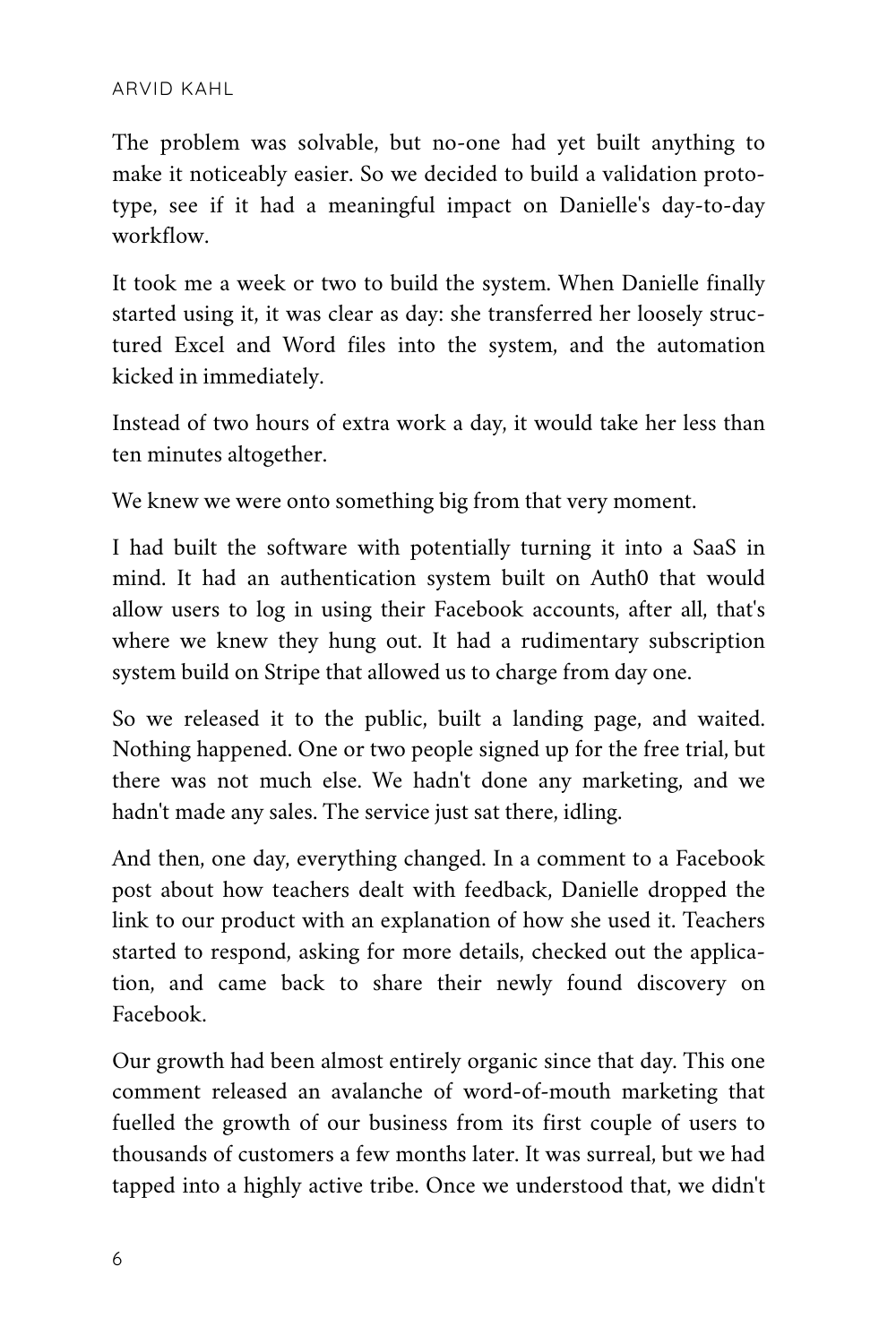need to do much when it came to marketing our product: our users would do most of that for us.

Signups surged on that day, and there has not been a day without at least a few dozen new subscriptions ever since. Online teaching influencers discovered the product, talked about it through their channels, put links on their blogs, and our landing page started to receive more and more visitors.

Danielle was at the helm of product and design, while I managed the technical and infrastructural parts of the business. We shared most other jobs, particularly Customer Service. Over time, we automated the company as much as we could. We documented our internal processes so we could easily outsource or take over each other's activities. We built the business as if we wanted to eventually sell it, even though that was never our goal. We didn't set any goals at all; we just wanted to help teachers do their job better and have that pay our bills.

We had noticed that teachers loved to share, so we added a collaboration system where they could help each other out by sharing their templates. All of a sudden, we had a product that developed a strong network effect overnight.

And that made the business grow beyond our wildest expectations. Every day, new teachers would sign up, and since we provided a service that solved their problems well, we had incredibly high retention and conversion rates.

For many of our customers, teaching from home was a side hustle. Using our product enabled many of them to turn this into a full-time source of income. We priced our service to be affordable and easily justified. We even increased our prices by 50% a year into running the business, and it nevertheless continued growing.

So we coasted along, adding new customers every day, building features and making the service more reliable, and integrating deeper and deeper into the web-based teaching software our customers were using. Everything looked and felt awesome.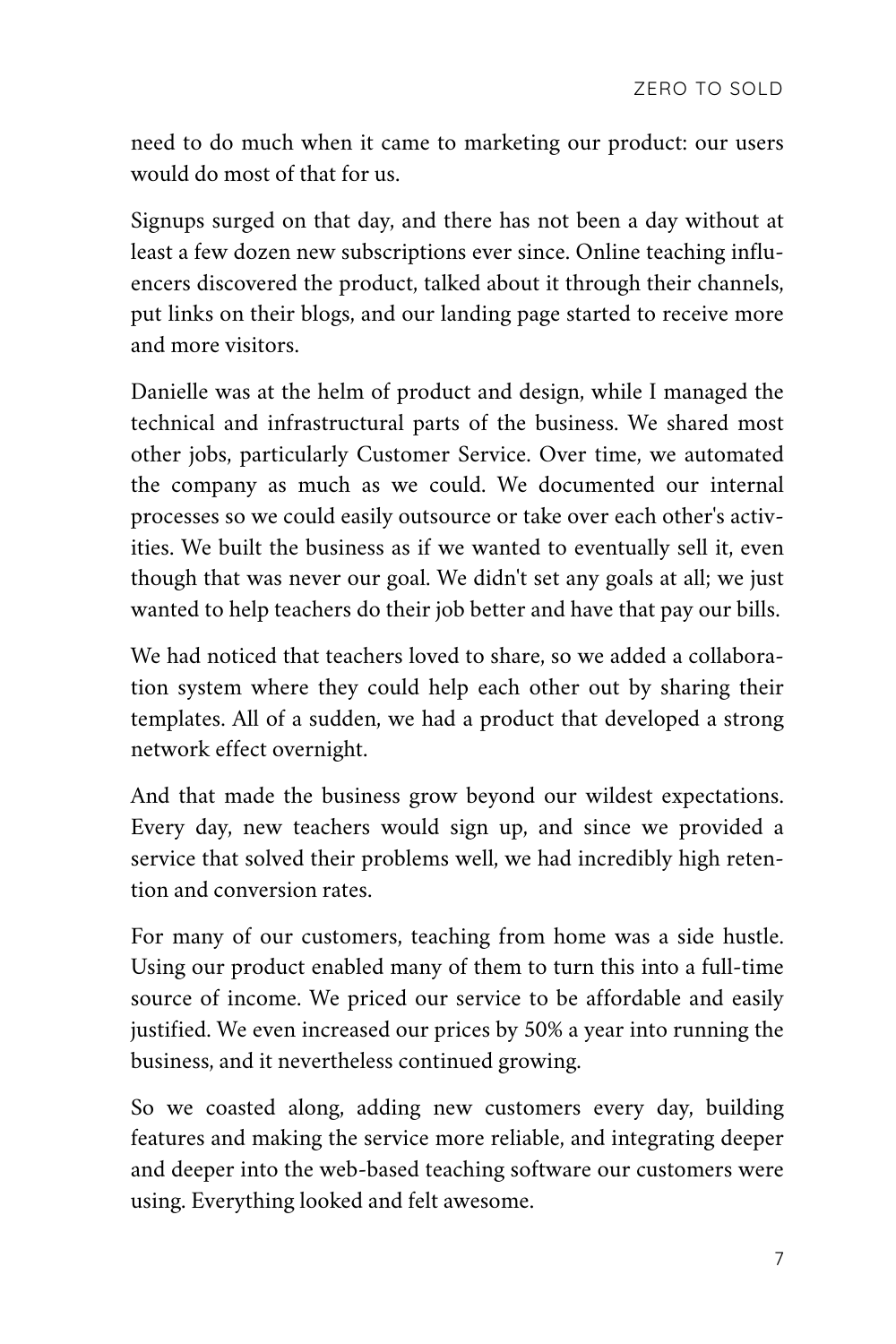And then, things started to become stressful. The customer service load increased with more and more new teachers signing up. Main‐ taining integrations took time out of my feature budget, as the boom of online education in China meant a proliferation of online teaching companies that we needed to support. I had made a few questionable technical decisions that came back to bite me in the shape of unexpected downtime. I developed severe anxieties that took me a lot of willpower to work through. The more people I felt responsible for, the more it pained me when something went wrong.

That's when I learned the true nature of entrepreneurial life. It is fun, but it is also painful at times. It is full of responsibilities, real or imagined, and it can bring great joy as well as significant pain. We never hired an employee throughout the lifetime of the business, and while we talked about it often, we never got to it. FeedbackPanda was just Danielle and me.

So when we started receiving the first acquisition offers, we began to consider selling the business seriously. We had never talked about this before, as we were quite happy to run the business as our full-time occupation. But more and more reasons to sell popped into our conversations, so that one day, when we got a particularly exciting offer, we decided to go for it.

We sold FeedbackPanda in mid-2019, just under two years after founding the company. It was an exciting and scary thing to do, and this book is the result. Having always been an avid reader and an admirer of the bootstrapped founder and indie hacker community, I write this in the hope that it will encourage founders and foundersto-be to start, run, and sell their own bootstrapped businesses.

I learned so much during the time from start to exit, from zero to sold. Now it's time to share the lessons and experiences of that journey.

Let's get started.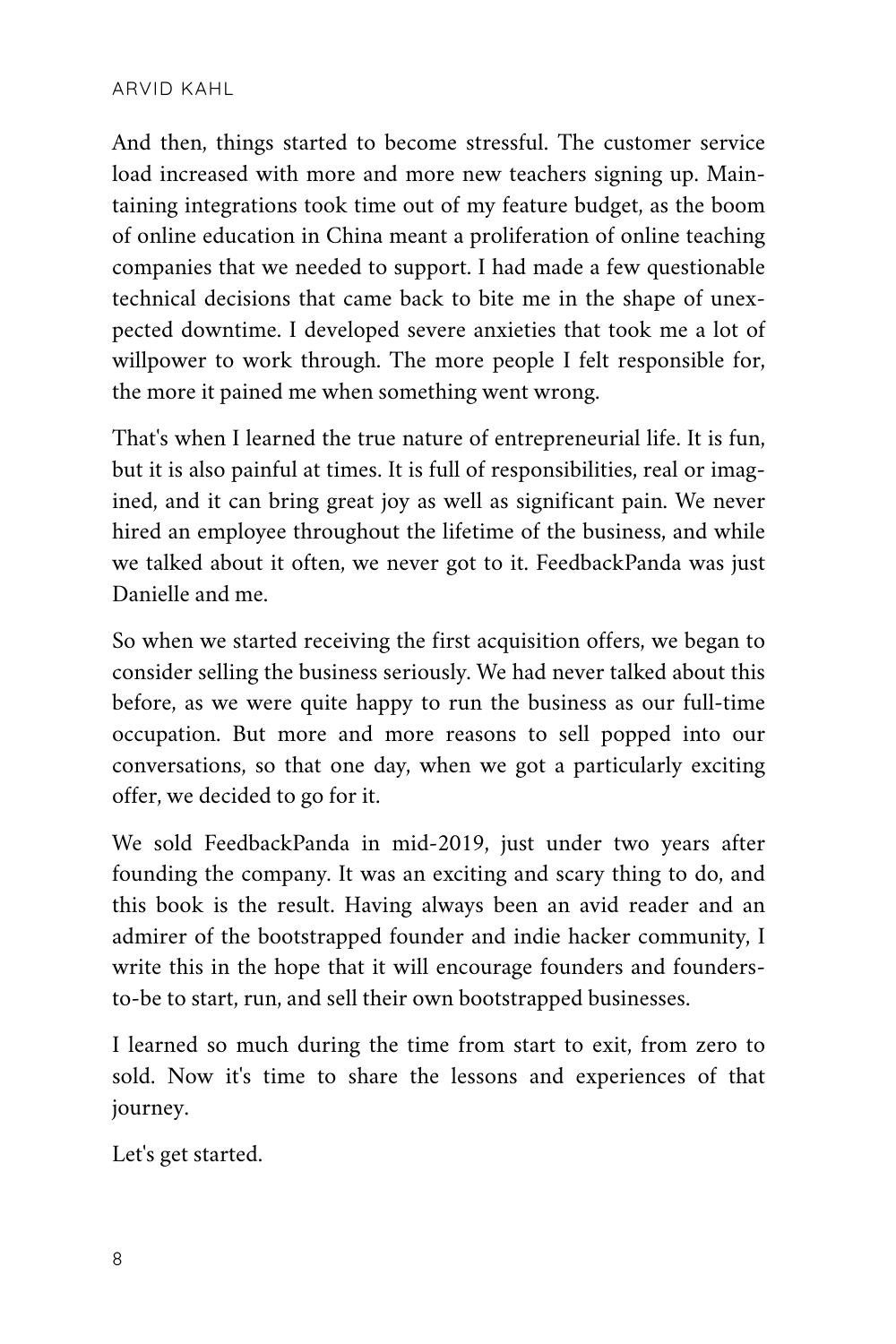I

# THE FOUR STAGES OF A BOOTSTRAPPED BUSINESS

The following introduction and the four chapters right after that will give you a good overview of the topics that are covered by *Zero to Sold*. The final version of the book will go into great detail for each of these stages, what challenges await you, how we tackled those issues during running FeedbackPanda, what we learned, how we succeeded, and how we failed.

And we failed a lot.

You will find a lot of themes introduced by the introductions to every stage. All these themes will be covered in chapters of their own.

Every stage has a whole section of the book devoted to it, going into great detail about each kind of problem that might come up, big or small.

I have run into these issues multiple times in over a decade of founding businesses and trying to get them off the ground. Some you will already be aware of, and others might sound unimportant.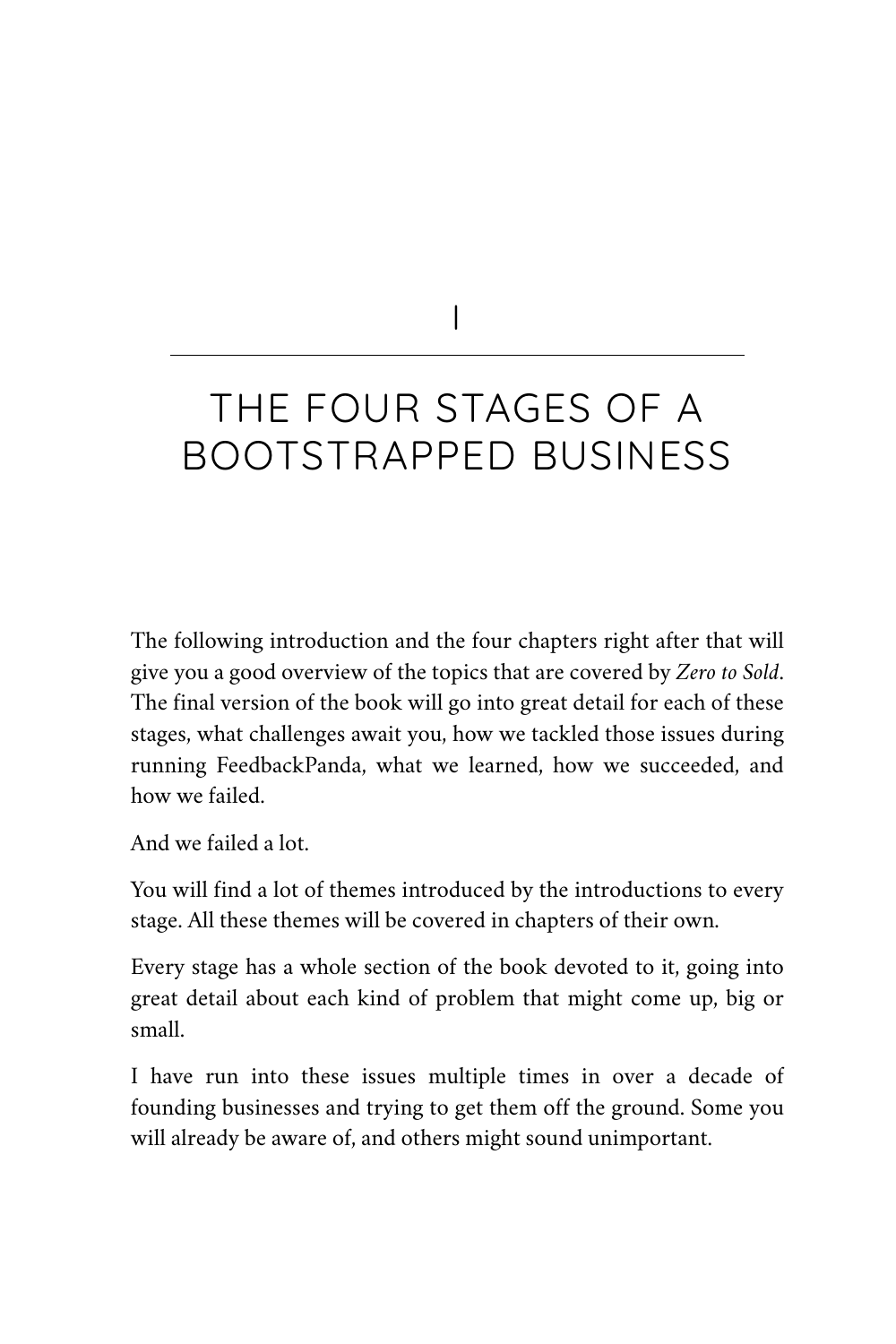I guarantee that no matter where you are on this journey, you will find insights and concepts that will make your own bootstrapped founder adventure less stressful and more likely to succeed.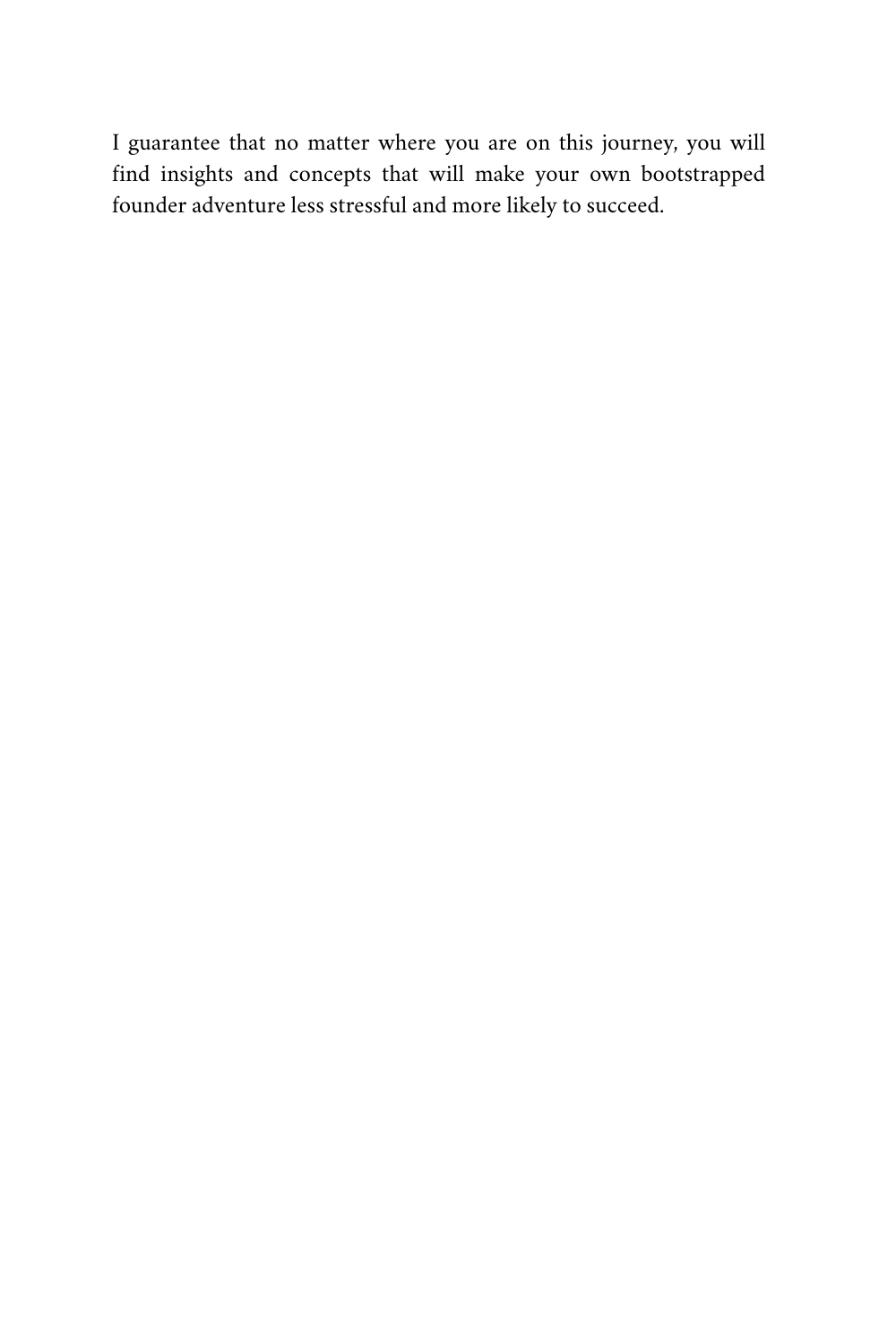### THE FOUR STAGES OF A BOOTSTRAPPED BUSINESS IN A NUTSHELL

EVERY SUCCESSFUL BOOTSTRAPPED business goes through four distinct phases: **Preparation**, **Survival**, **Stability**, and **Growth**, separated by revenue and profit levels. Every stage introduces new problems and situations to deal with. I'll guide you through each phase in detail, describing what will happen to the business, the product, the founder, and the customers throughout the entrepreneurial journey.

In the **Preparation** stage, the focus will be on finding an audience, their biggest problem, and a solution that solves that problem in a way to make people pay for it. You will find out how to price your product initially and start selling.

In the **Survival** stage, the focus will be on finding a repeatable way to make money. You will learn how to work on the product, listen to your early customers, and start building out processes and automation to stay on top of your business.

In the **Stability** stage, you have found your way to generate revenue. At that point, you will look into offering a stable, mature product, hire people to help you run the business, and build long-lasting relation‐ ships with your customers.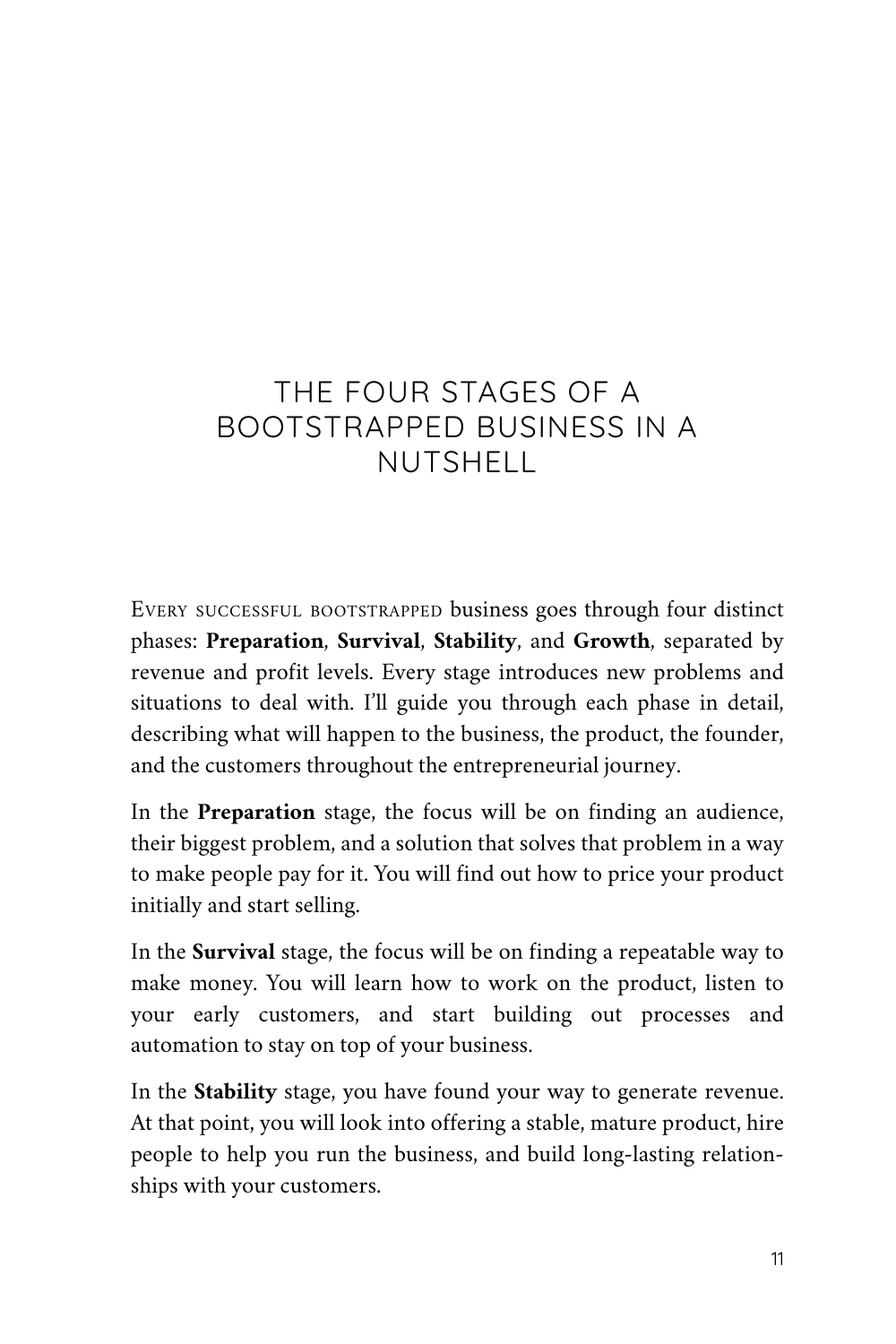In the **Growth** stage, you will find yourself at a crossroads: should you keep running the company, or do you want to sell it? You will discover strategies and step-by-step guidelines that will allow you to do either, as you will learn how to remove yourself from the business.

Finally, you will learn about other options beyond bootstrapping, including Venture Capital, bootstrapper-friendly funding options, and traditional sources of capital. You will find further resources and information about the topics I didn't go into much detail at the end of the book.

Let's get started.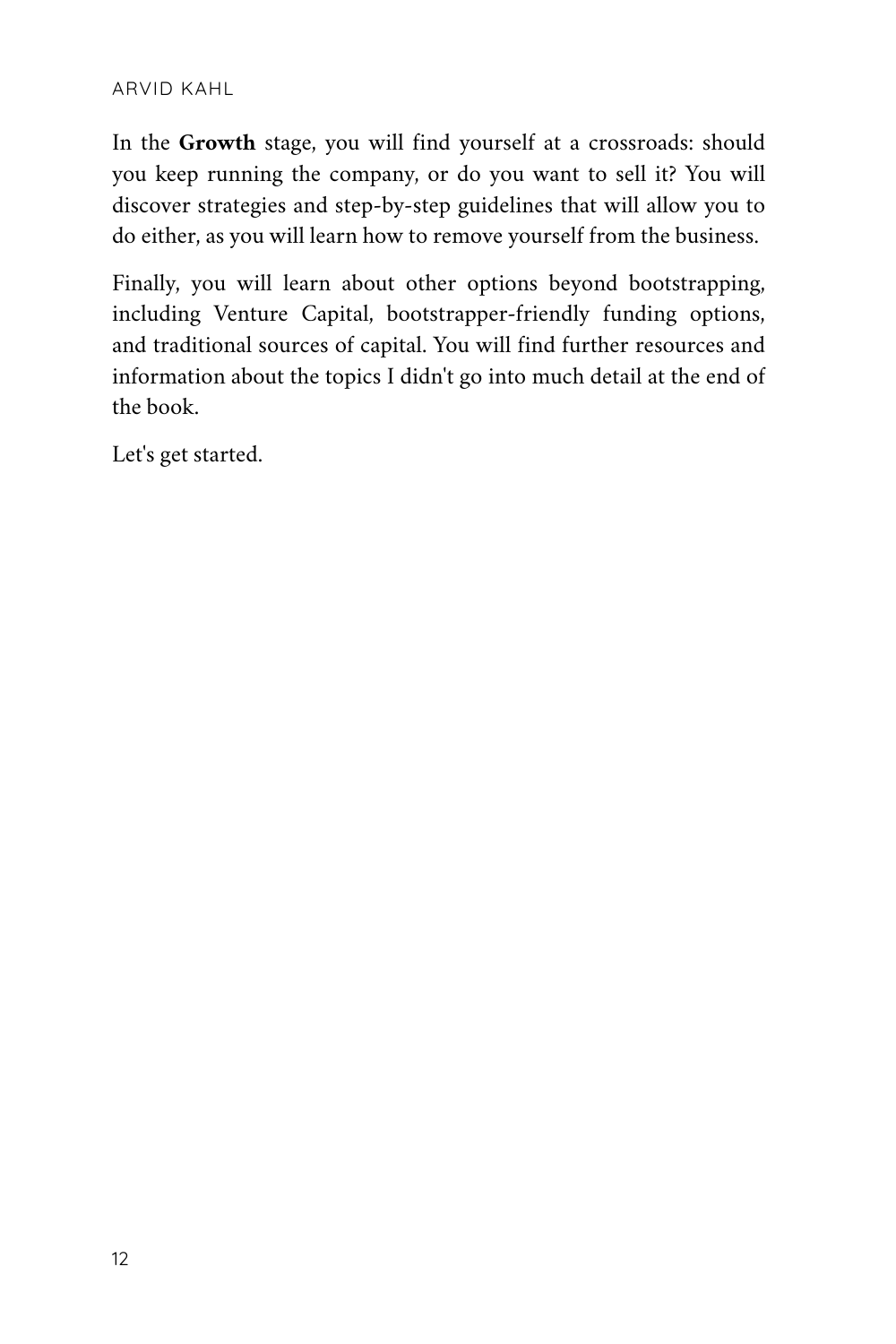# THE PREPARATION STAGE AND YOU

EVERY BUSINESS STARTS in your imagination. To some, it's an idea of solving a problem in a new way. To others, it's the dream of managing a company from a beach somewhere. Whatever the initial spark is, there is a long way between that first fragment of a plan to a sustain‐ able business that's humming along nicely.

First, you will turn your idea into a product you can sell. Then, you will create a business: a system that allows you to sell that product over and over again.

This stage ends when you begin selling your product to your audi‐ ence. To get there, you will need to reach the following five step goals:

- 1. Find your niche audience
- 2. Find and validate their critical problem
- 3. Invent and validate a solution to their problem
- 4. Build a product to implement that solution
- 5. Build a business that can repeatedly sell that product to your audience

Your revenue will be at zero or even negative, as you have pre-sales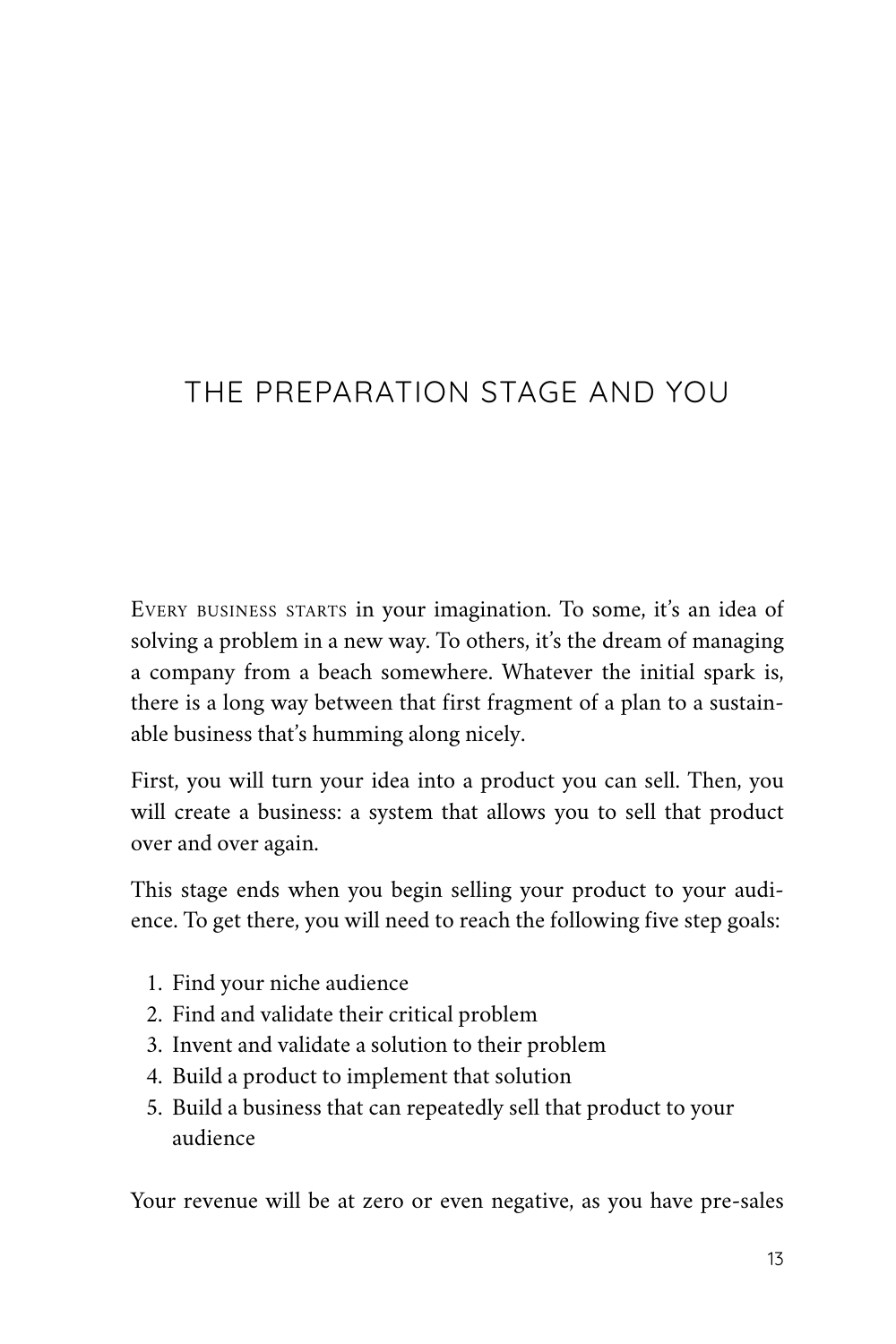expenses. That means that this may be the most expensive phase for a bootstrapped founder, as there is no way to generate earnings from a business that does not yet sell a product. However, operational expenses will be low as you will likely be able to coast along using the free tiers of the services required to build and deploy an initial proto‐ type of your product. Mostly, this phase will cost you time and focus.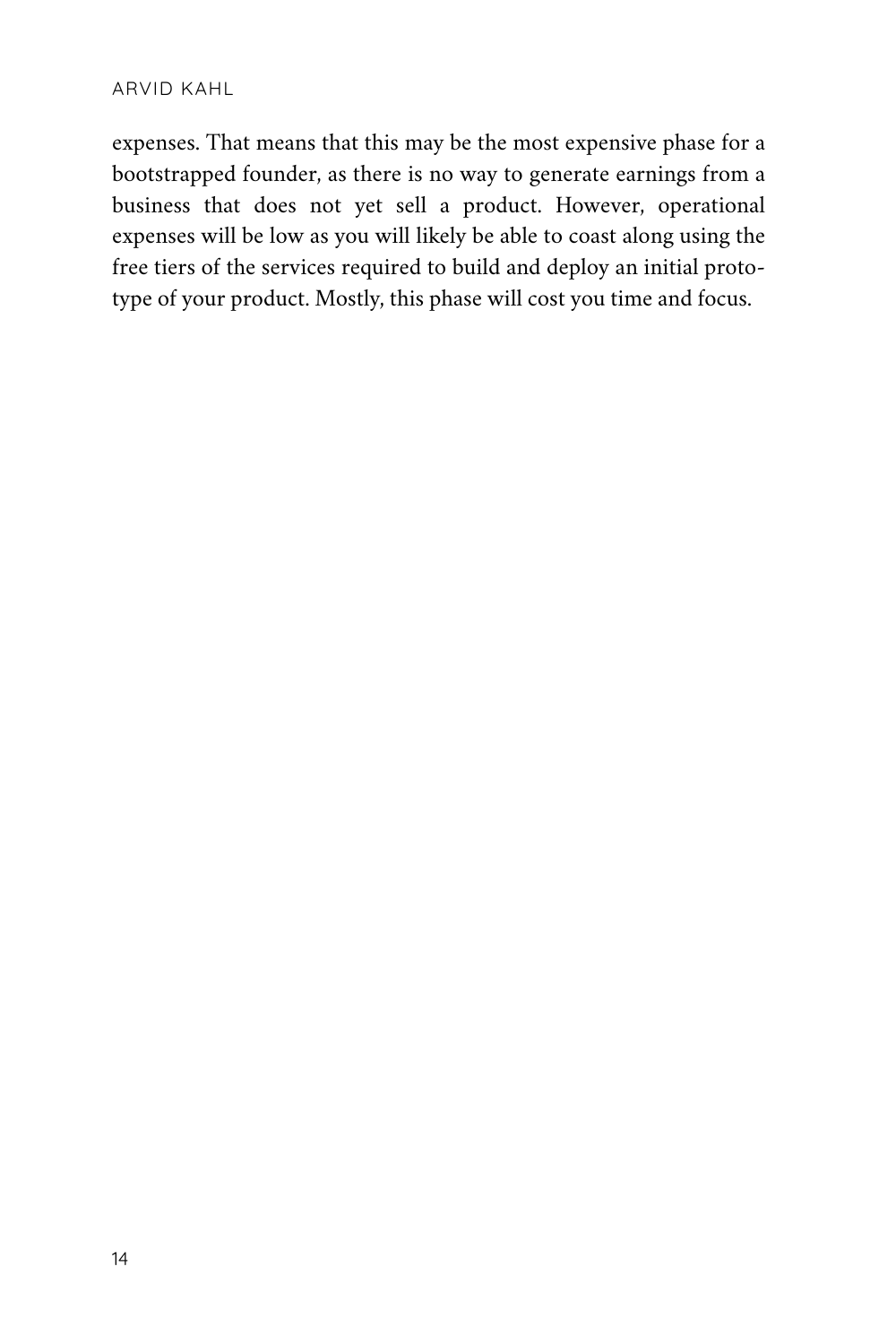### THE SURVIVAL STAGE AND YOU

RELEASING a product for the first time is like jumping into a lake: the water might be too cold, and you don't know what to expect. But once you've jumped, you'll get used to the temperate quickly, and you'll be having a great time swimming around.

Usually, the founders launch their product way too late. They tinker around for months and months, trying to get things perfectly right. Some never start because they always find something else to build, just in case. Several things need to be healthy to build a business that thrives and survives.

A business can only be as healthy as its founder. If you're struggling with stress and anxiety, things will start slipping to the cracks, further increasing the chaos. But you can prepare. You'll learn about the mental traps and uncomfortable conversations you will encounter and how to prepare for them.

The Survival Stage is the time to turn your prototype into a quality product by building the right things and building things right. We'll look into improving your product slowly and deliberately without adding more complexity than absolutely needed. If you work on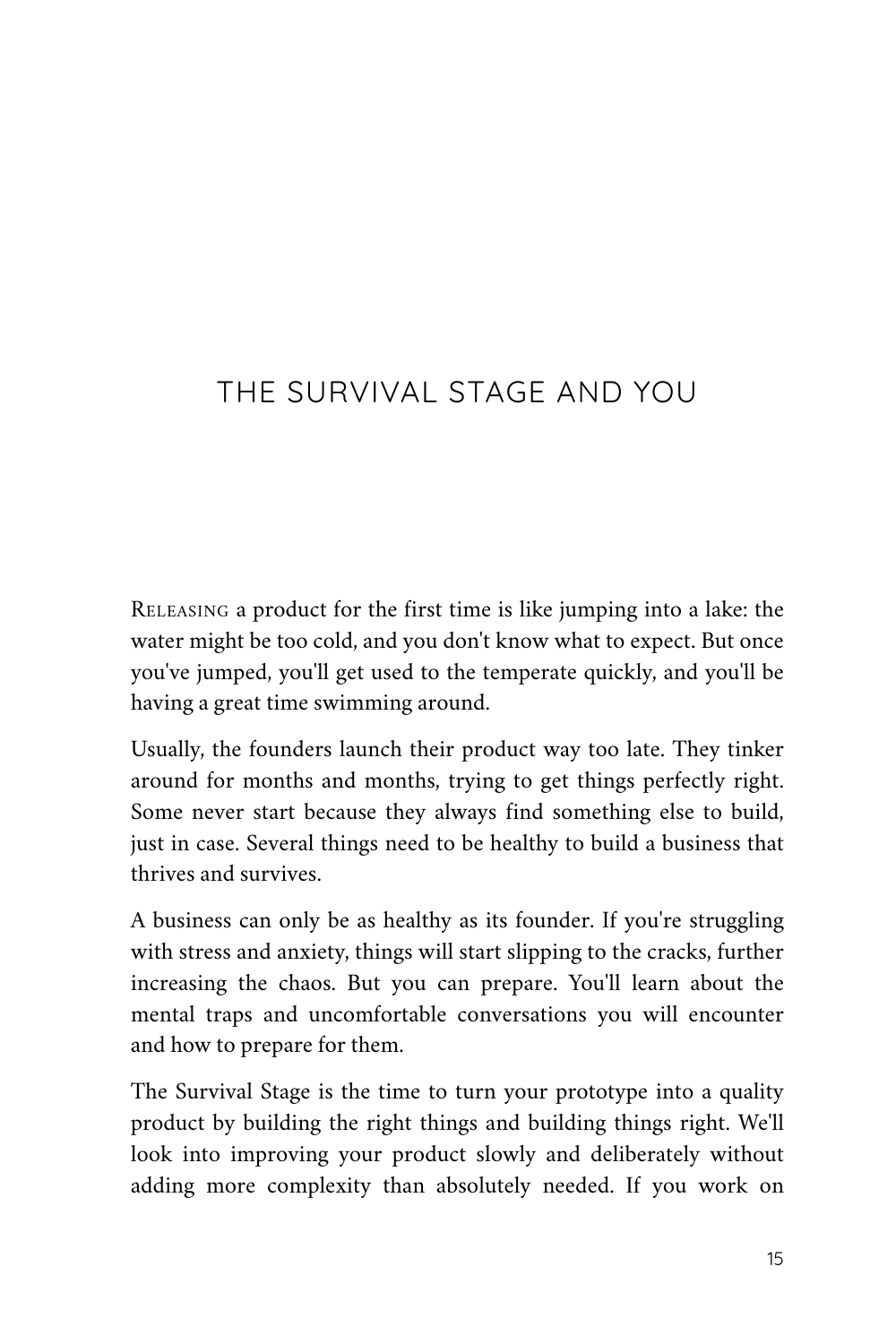keeping the product slim and focused, you'll have a much easier time maintaining and extending your product later.

The moment you have customers, they will start talking to you. You'll learn how to help your users most efficiently without getting distracted from working on your product and business. We will also take a look at the kinds of pricing strategies that could work for your business, which ones might be dangerous, and how to find more customers for your services.

In this stage, everything will be a rapid product iteration. Your goal will be to build resilient systems to deal with the complexity of oper‐ ating a business while looking for reliable and repeatable processes to guarantee a profitable engine of sustainable growth. You will work on helping customers first to find the product and then find their way through it.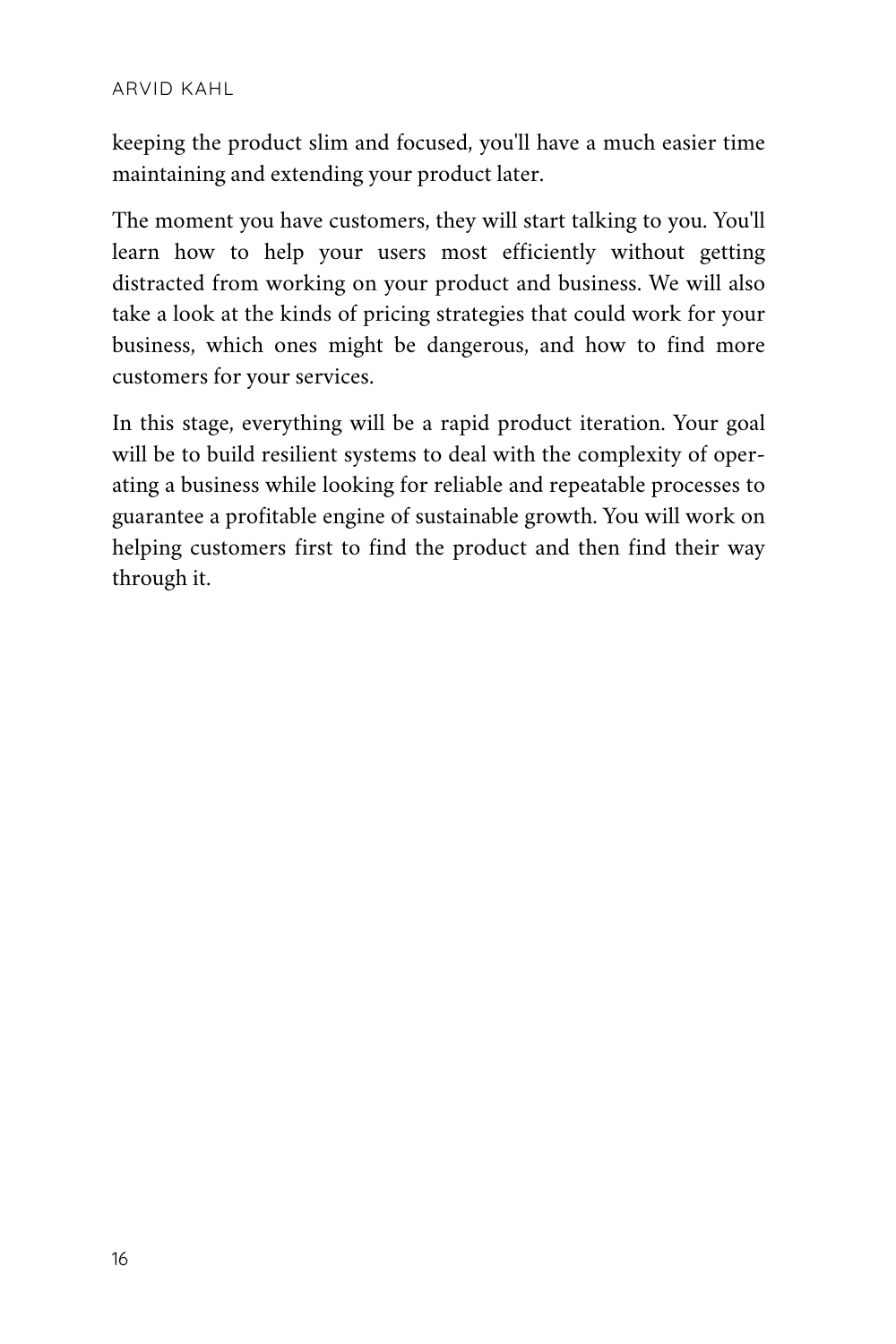# THE STABILITY STAGE AND YOU

THERE WILL BE a point when your business starts humming along. You have built a product that works well for your customers. You've found a pricing model that generates sufficient revenue to pay for the business. Maybe you've committed to the business full-time, and you can already pay yourself a salary.

The important part is that you've built a business that has survived long enough to establish repeatable processes around your product and your business. Now is the time to double down on those and optimize them for scaling. You will need to develop methods and approaches that can deal with much larger numbers of interactions and transactions at this stage.

Developing processes is scary for first-time entrepreneurs, and it feels like something that would reduce your agility and capacity to adapt to changes. You'll learn that it's quite the opposite: by implementing processes and Standard Operating Procedures, you will turn your business into a more flexible, less mistake-prone, and altogether more sellable company.

In this stage, you will work on automating the internal processes of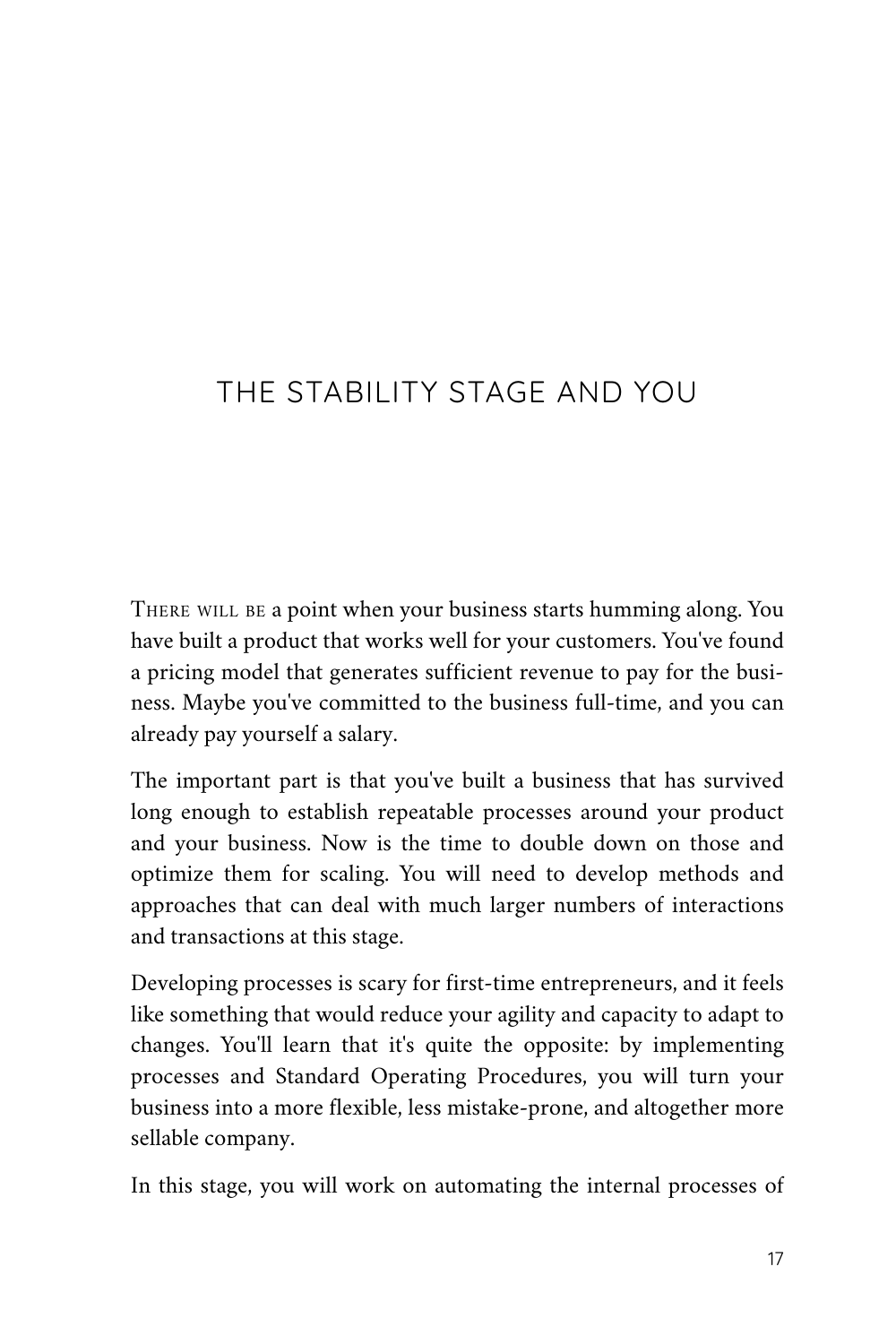the business. You'll be streamlining these operations into resilient and transferable processes so that you can have a well-positioned company that looks good to potential partners and has opportunities for sustainable growth. Finally, you will build long-term relationships with customers and turn the business into a brand with a tribe.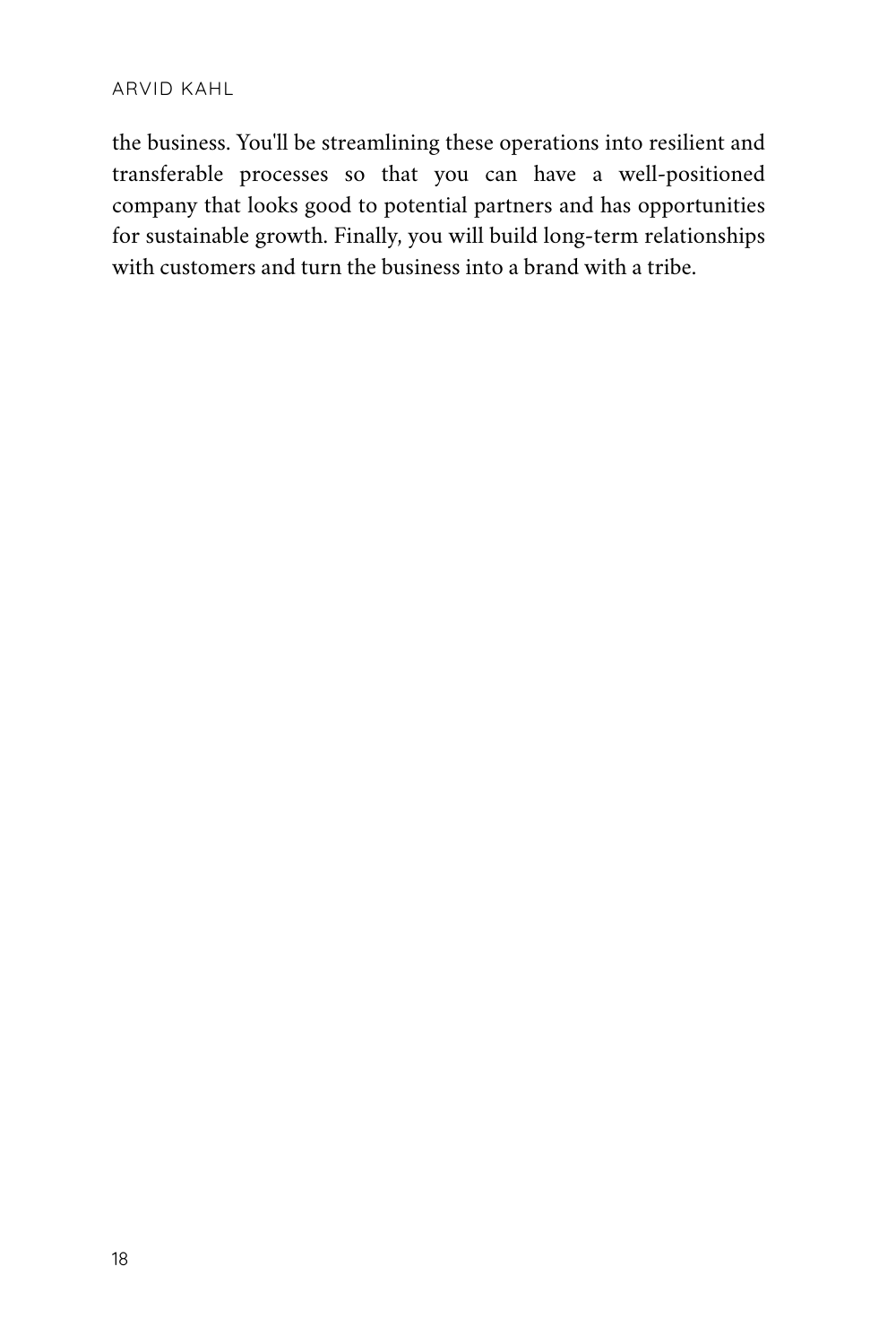### THE GROWTH STAGE AND YOU

ONCE YOU CAN COMFORTABLY RUN your business without needing to pivot, hire employees, and expand into new segments of the market, you have arrived at the Growth Stage. For many founders, this turns out to be quite a dull phase of the business, as things tend to slow down. Processes are introduced, dependencies are harder to avoid; communication complexity makes decisions harder and takes more time.

If you've been working hard at automating and delegating, you will have ended up with a business that runs like a well-oiled machine. You barely have to spend any time on the operations, and you're left with making the company grow even more. You may be exploring new markets, new products, or partnerships. At some point, you'll find that things have slowed down significantly. The days of frantically pushing out new releases are over. Your MRR is likely in the high five figures, and you can afford to pay your employees a solid salary. What now?

Unless you want to inject your bootstrapped business with millions of Venture Capital suddenly, you have two options: stay in the company and make it even bigger or leave the company and sell it to someone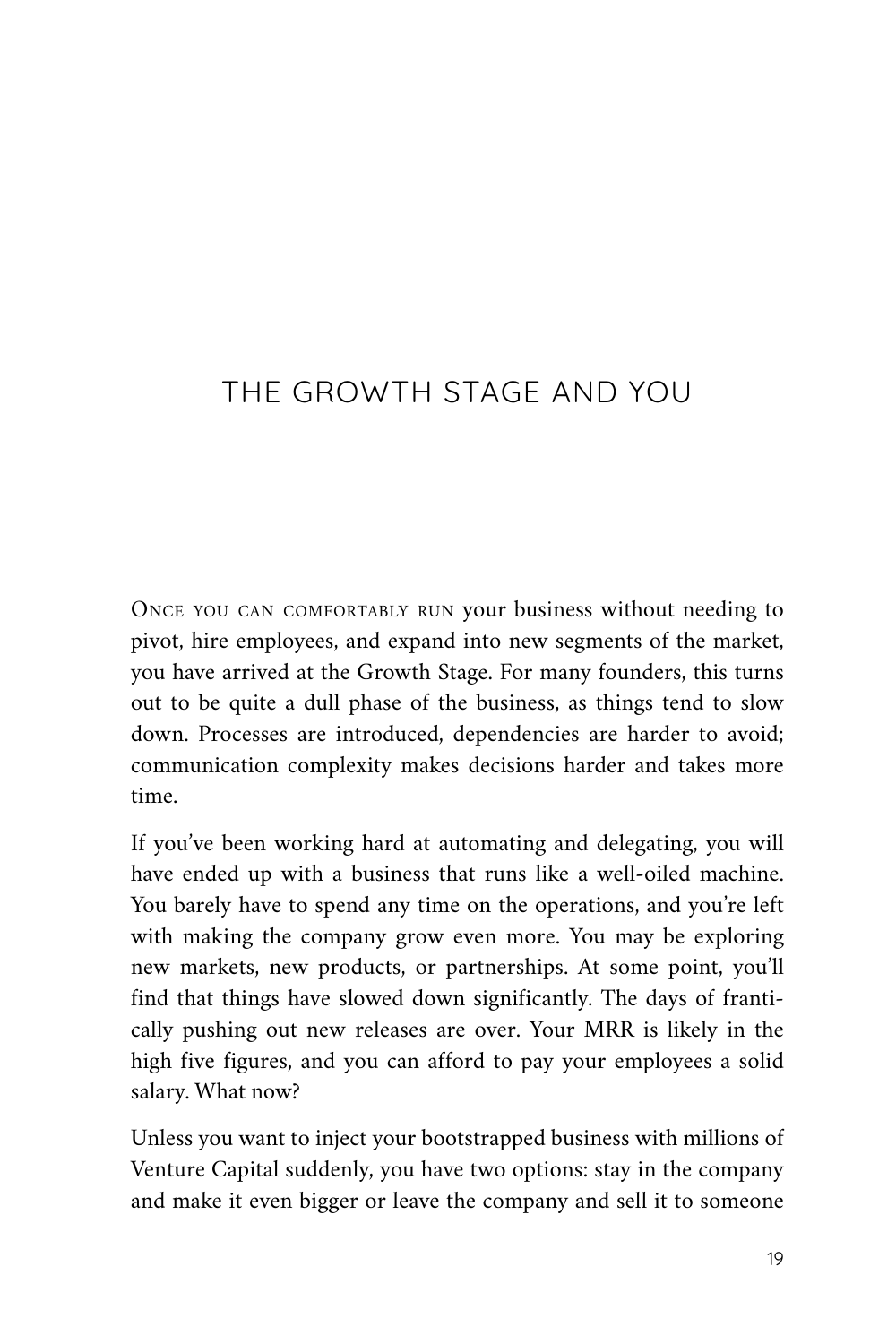interested in growing the company themselves. Whatever choice you make, you can set the foundations to make the most of it, both financially and professionally.

If you choose the "growth" option, you'll spend the next couple years focussing on growing the team, building out a legacy, and eventually replacing yourself with someone to do the work for you. You'll receive dividends over time, and you'll retain ownership of the business.

If you choose the "exit" option, you'll spend your time making yourself replaceable as fast as you can, growing your wealth in a singular event, the fabled exit, and then doing something else after a while.

Both options will lead to a life of wealth and doing what you want, just at slightly different timelines. It boils down to your interest in being the leader of a company that will soon not be recognizable as a startup anymore: processes and hierarchies will need to be put in place. Capable people who can operate at scale will need to fill positions that were previously held by quick learners that thrive on solving small-scale problems. Things will change, and your choice is between being there to supervise the change or putting the work and the risks of it in someone else's hands entirely.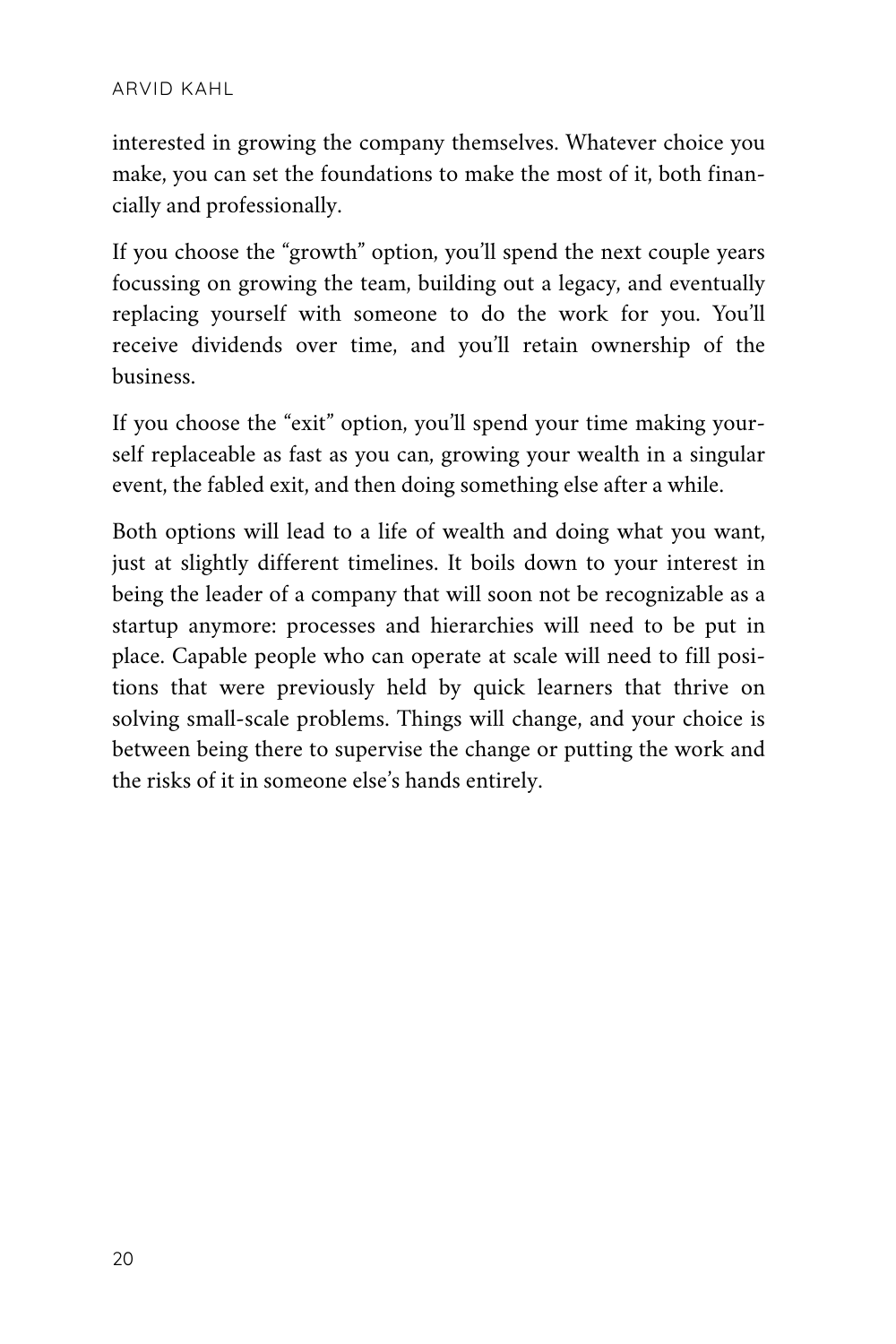II

# A FEW EXAMPLE CHAPTERS

The chapter named "Not All Subscribers Are Equal" is part of the Stability Stage section of *Zero to Sold*, while the chapter called "Pre‐ paring for the Sale from Day One" appears in the Growth Stage section of the book.

All other chapters of *Zero to Sold* will be as actionable and thorough as these two, often with pragmatic steps you can take and with stories that show what own experience has taught me.

I leave no stone unturned. *Zero to Sold* does not leave anything out, neither the good nor the bad.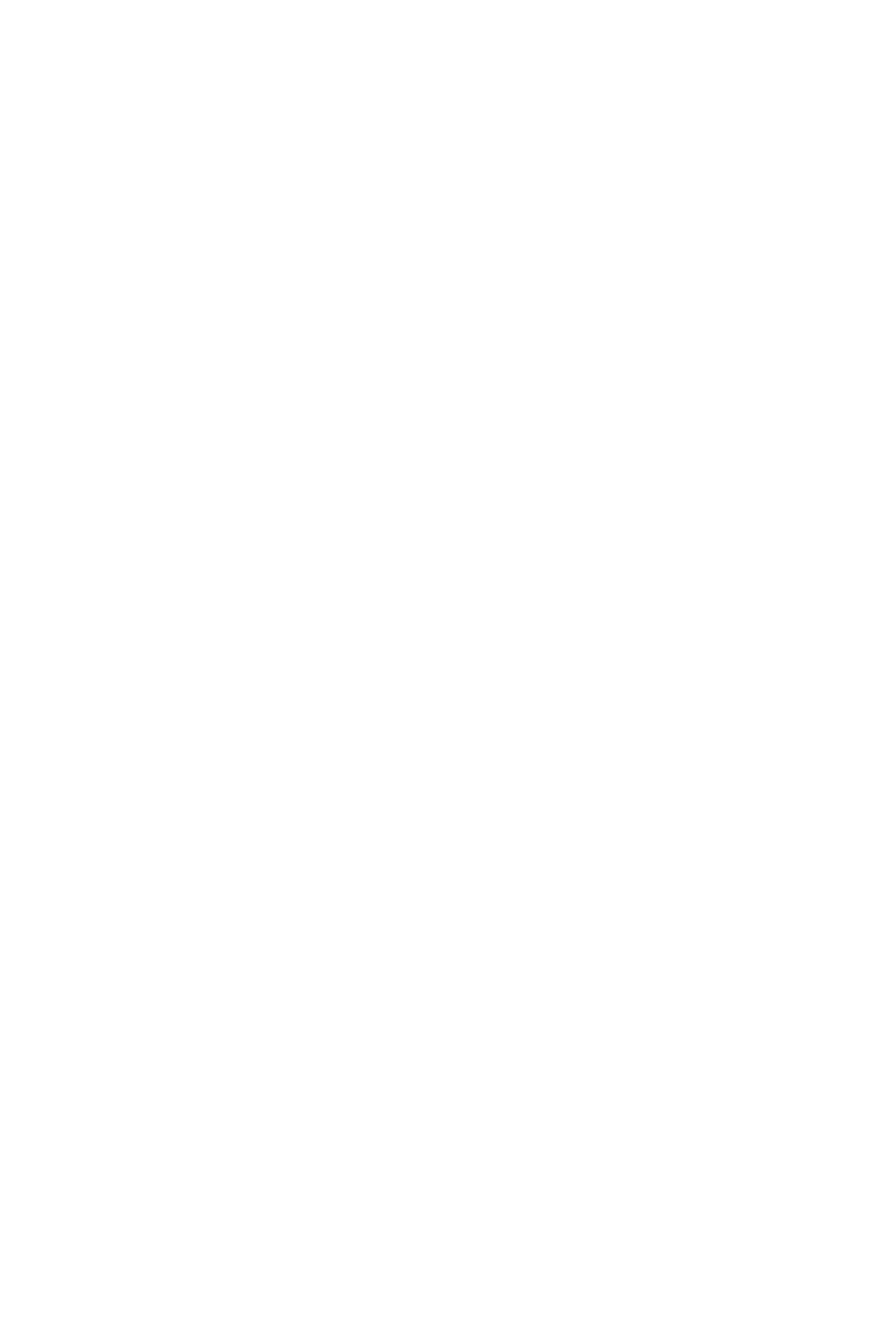### NOT ALL SUBSCRIBERS ARE EQUAL: DEALING WITH PLANS THAT NO LONGER WORK

YOU MAY HAVE STARTED with subscription plans that turn out to be problematic. At FeedbackPanda, we had started with a \$5/month plan. After a few months of offering that, we sunset that plan because we noticed that it attracted a kind of customer we did not want to serve: bargain shoppers. The customers on that very cheap plan were using our customer support channels significantly more than those who were on more expensive plans. They complained more and requested more features than anyone else. So we closed off that plan for new users.

They hated it. Many people who had started their trial assuming that they would get a \$5/month plan reached out to us and complained that we took it away before they got a chance to subscribe. While it always hurts to receive such feedback, it was still the right course of action. The voices of those who are bothered will always be much louder than the silence of those who don't mind. We saw in our numbers that our conversion rate didn't suffer from this change.

If you remove a plan, you have a choice: you either upgrade all users to one of the remaining plans, or you "grandfather in" their subscrip‐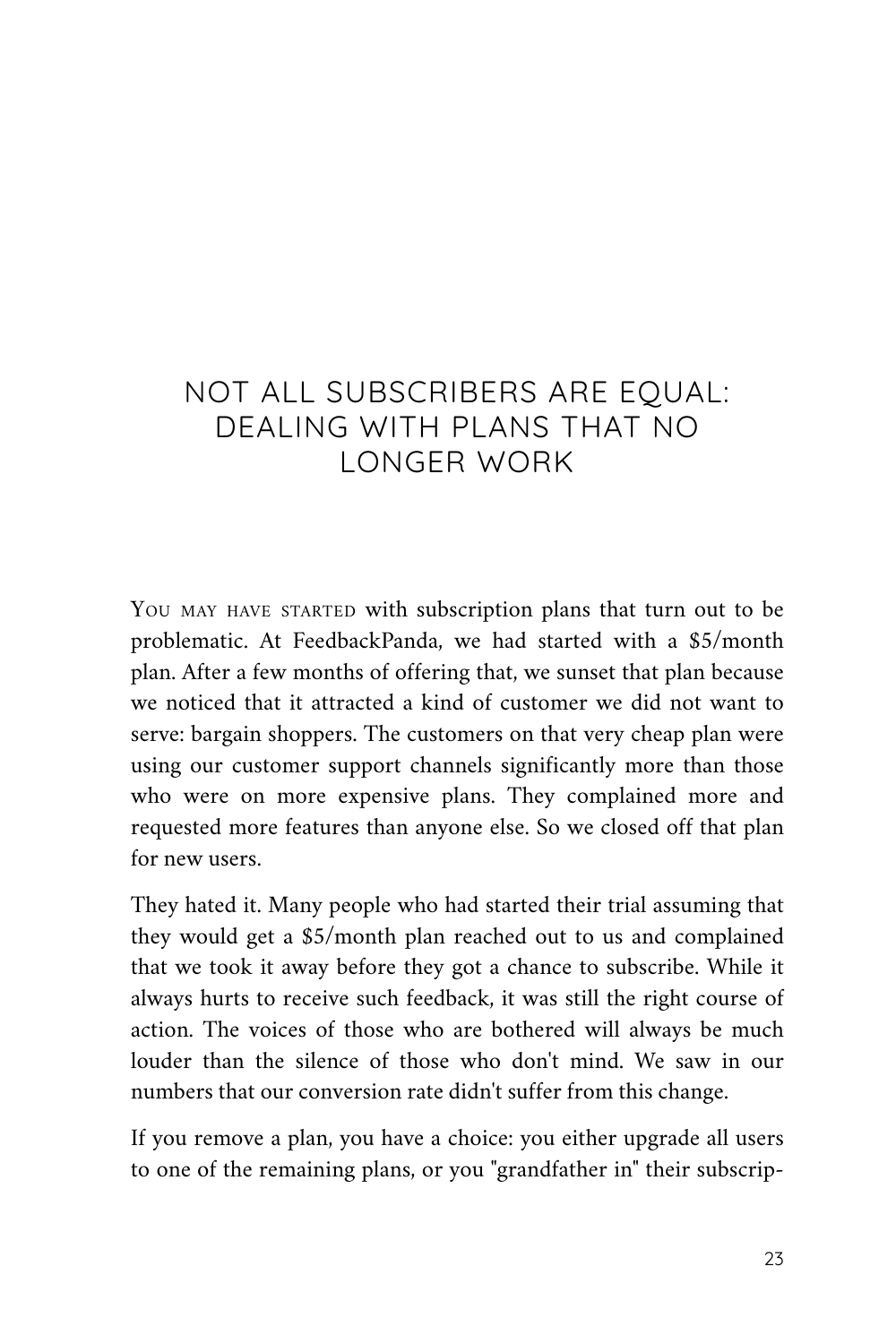tion, which means they get to keep their old plan even though it is no longer offered to new customers.

### Upgrading All Affected Customers

Your best chance to increase your MRR immediately is to upgrade all of the customers on the plan that you plan to remove. This will also cause a lot of trouble if you're not giving your customers enough time and options to react to the announcement before a single additional dollar changes hands.

Inform your customers way ahead of time. Give them a month if you can. At least, a few weeks should be between the announcement and the actual change. Special focus should be on communicating this change clearly to your trial customers who started their accounts under the impression that this plan would still be available for them. If you want to be particularly friendly, allow those customers to still subscribe to the plan even while it's already unavailable for other users.

Some customers will cancel. A very effective course of action is to reach out to those who intend to cancel and try to get them to stick around with a discount offer. Often, giving them a month for free is enough of a sign of good faith for them to reconsider their cancellation.

Should they still cancel, think twice if it's worth spending more time and effort at winning them back. If at all, try to reactivate them via email a few days or weeks after they quit. New prospective customers who start a trial even though the lower price is gone are who you want to interact with at this point. They and your existing customers who are willing to pay more for a better product should be the focus of your attention.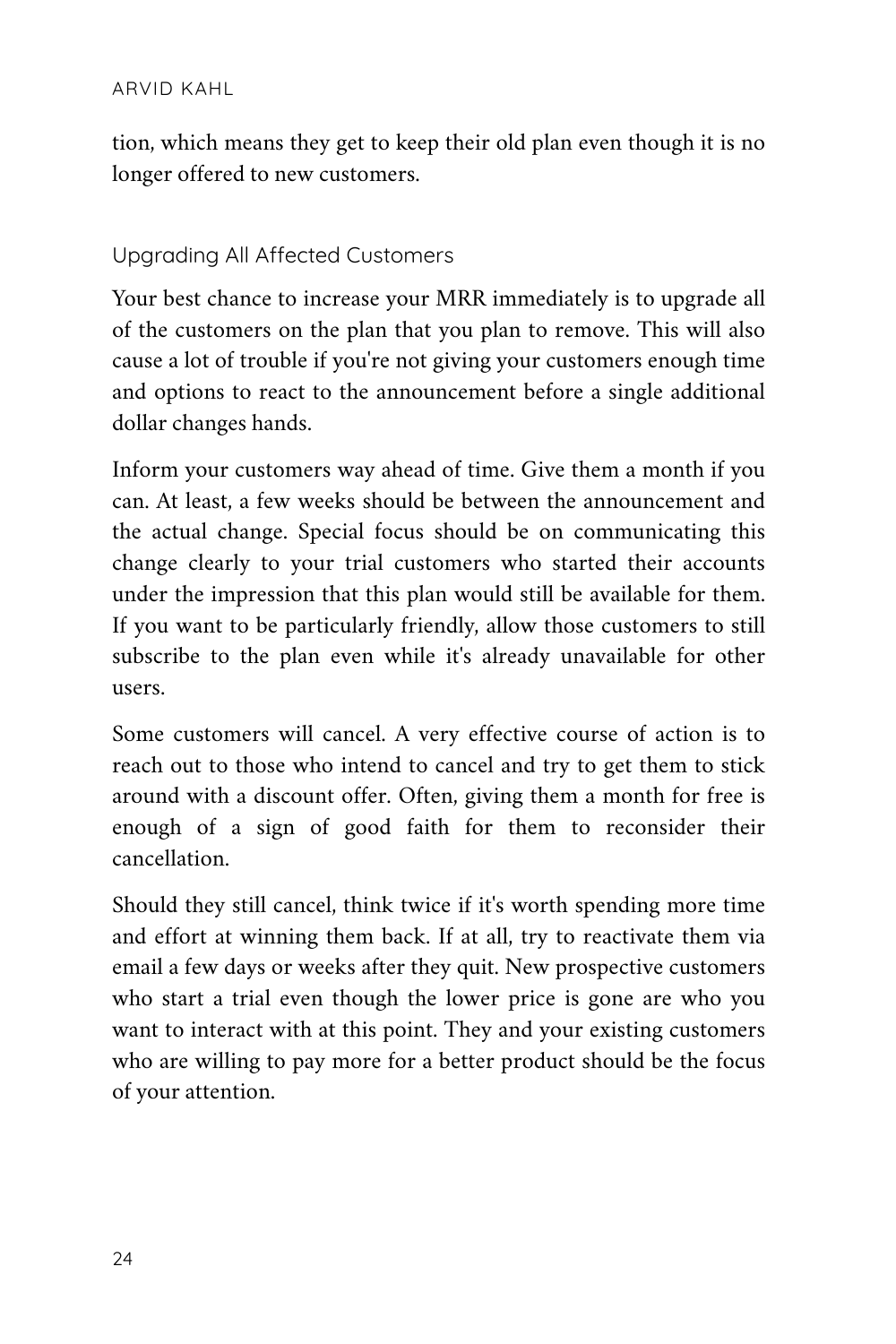### Grandfathering All Affected Customers

Grandfathering can be great to keep your early customers around, but there is a risk of underselling your product significantly. It can be a business risk not to be able to claim the real value of your product as revenue just because you think your customers are emotionally attached to a lower price. Expansion revenue is made impossible if the customers who happen to be subscribers already are receiving a lifelong discount. An excellent way to allow grandfathering is making it conditional and temporary: allow them to keep the lower price for a year if they upgrade to a yearly subscription. Else, force them to upgrade to the new price. Understand that they should pay for the product they receive today, not the product they signed up for years ago.

When we removed our cheapest plan, we decided to grandfather our \$5/month customers. One noticeable consequence was that most customers who reached the limits of their plan eventually upgraded. Only a few customers tried to stay under the limit by deleting data diligently. They rather saved a few dollars a month than having access to their old feedback data. As this number was relatively low, we ignored it and never encouraged them to upgrade, as it wasn't worth our time.

We grandfathered our customers indefinitely, which is something I wouldn't recommend. Give your customers a high but finite amount of time to enjoy their old subscription plan. After a year or so, request that they upgrade to the correspondingly more expensive plan. Your product grew in terms of value, so all of your subscribers should compensate you accordingly eventually.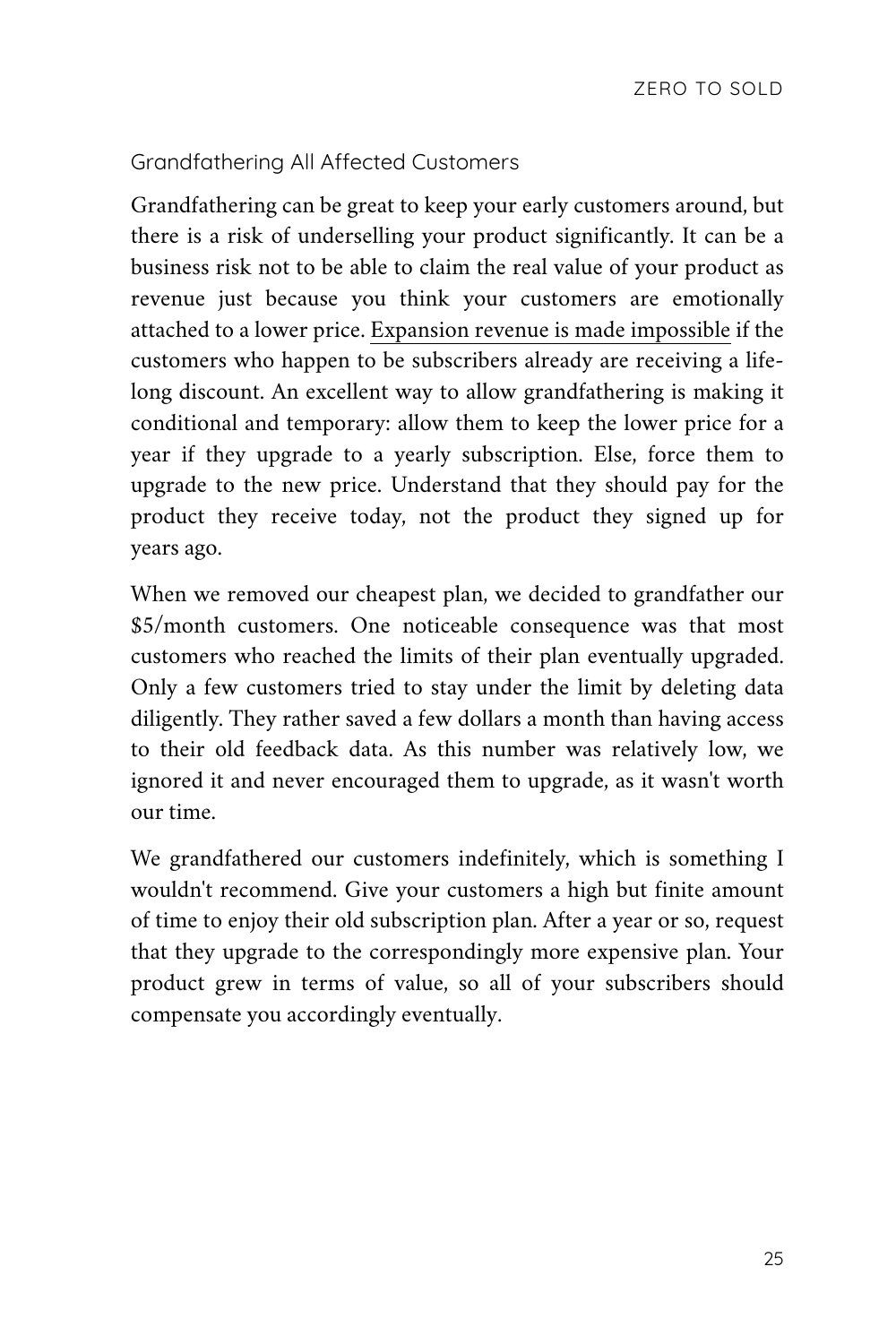### PREPARING FOR THE SALE FROM DAY ONE: GETTING DOCUMENTATION RIGHT

BEFORE ANY ACQUISITION CAN HAPPEN, many prerequisites need to be in place. There will be an extensive due diligence process. Commonly, "buyer-side due diligence" is the procedure of an acquirer making sure that everything is in order with the business they are about to acquire. It's a detailed investigation, making sure that everything you claimed and promised about your business is actually true.

You can prepare your company for this process to happen as smoothly as possible by following a few principles during the whole time of running your business. If you need to scramble to get every‐ thing ready for due diligence only days before it starts, you'll add a lot of extra work at a time when you're already under twice the work‐ load: you'll have to sort through a huge number of documents and conversations as well as keep running your business at the same time.

Selling the company can require a lot of work if you're unprepared. It can be surprisingly easy and painless if you structure your business and operations intending to hand it over one day easily. This is the moment when having built the company in the "Built to Sell" way truly pays off. With all the automation and documentation efforts that you will have put into your business to make yourself as replaceable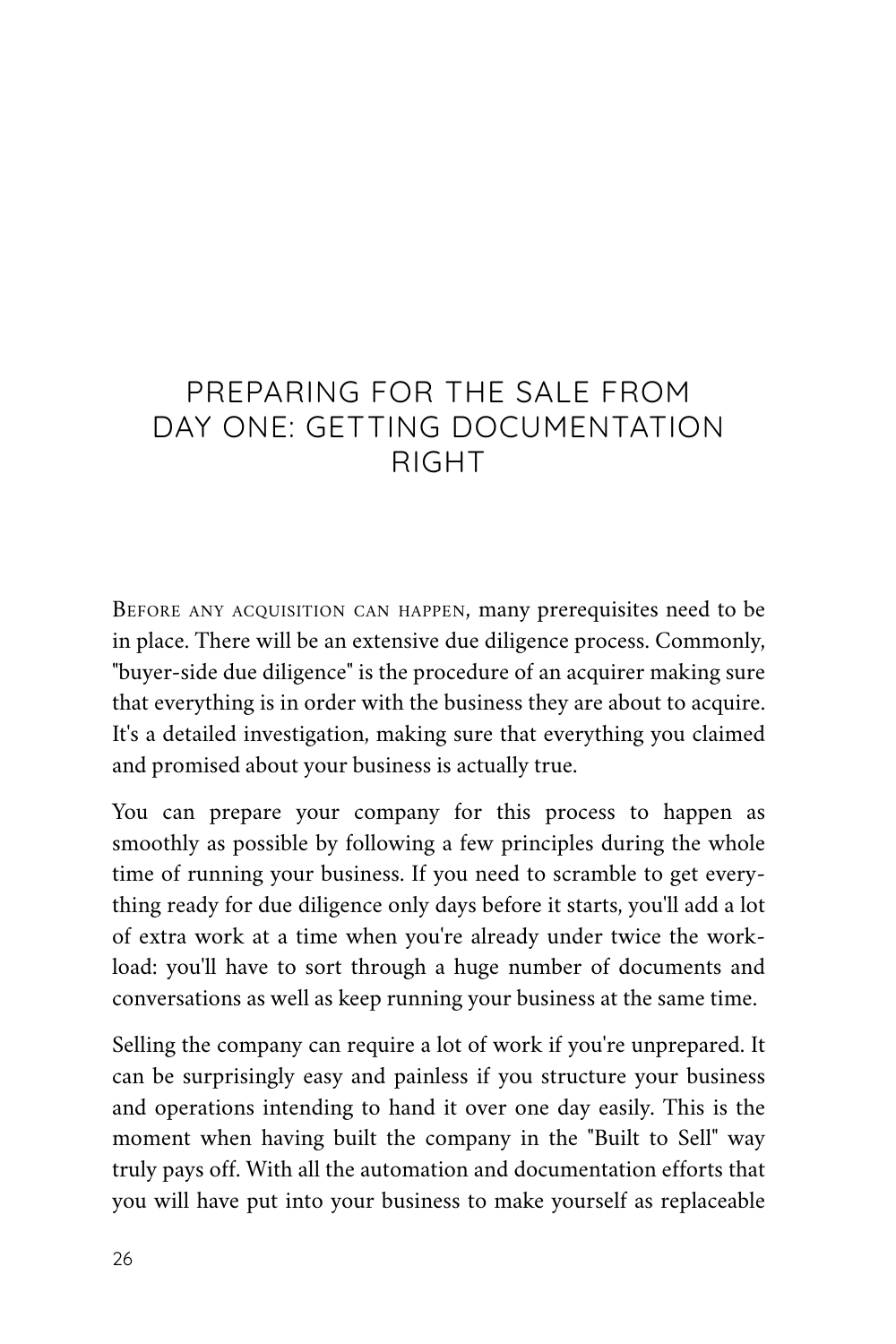as possible, an acquirer will take a look into your business and see a well-structured and easy-to-transition company.

Let's take a look at a number of steps that I have found particularly helpful, leading up to the successful sale of our startup Feed‐ backPanda.

#### Document Location

It starts with having all your relevant documents and resources securely stored in a cloud-based data storage such as Dropbox or Google Drive. This allows you to access your own documents from anywhere, and it makes it easy just to hand over access to the storage service when you sell. Many businesses will have their own document cloud solutions, so allowing them to integrate all of your business documents right into what they already use is a big plus compared to having to manually import and sort everything.

Structure that storage in a way that makes it clear what each document is, what it's for, and who might need to use it. Using extensive naming conventions is useful, as you want yourself and any future person to be able to find relevant documents quickly. Keep your essential assets, such as logos and social media templates, in that storage as well. Ideally, all your non-code assets are securely locked up in the same storage service.

#### Financial Account Separation

Keep your business and your personal accounts separate. This starts with bank accounts. If you want to make sure you have a flawless separation between your private funds and the funds of your business, get a business bank account as soon as you can. While this will incur some fees in most cases, it is also good practice, and it will protect you from overdrafting your personal accounts in case of something going wrong with your business.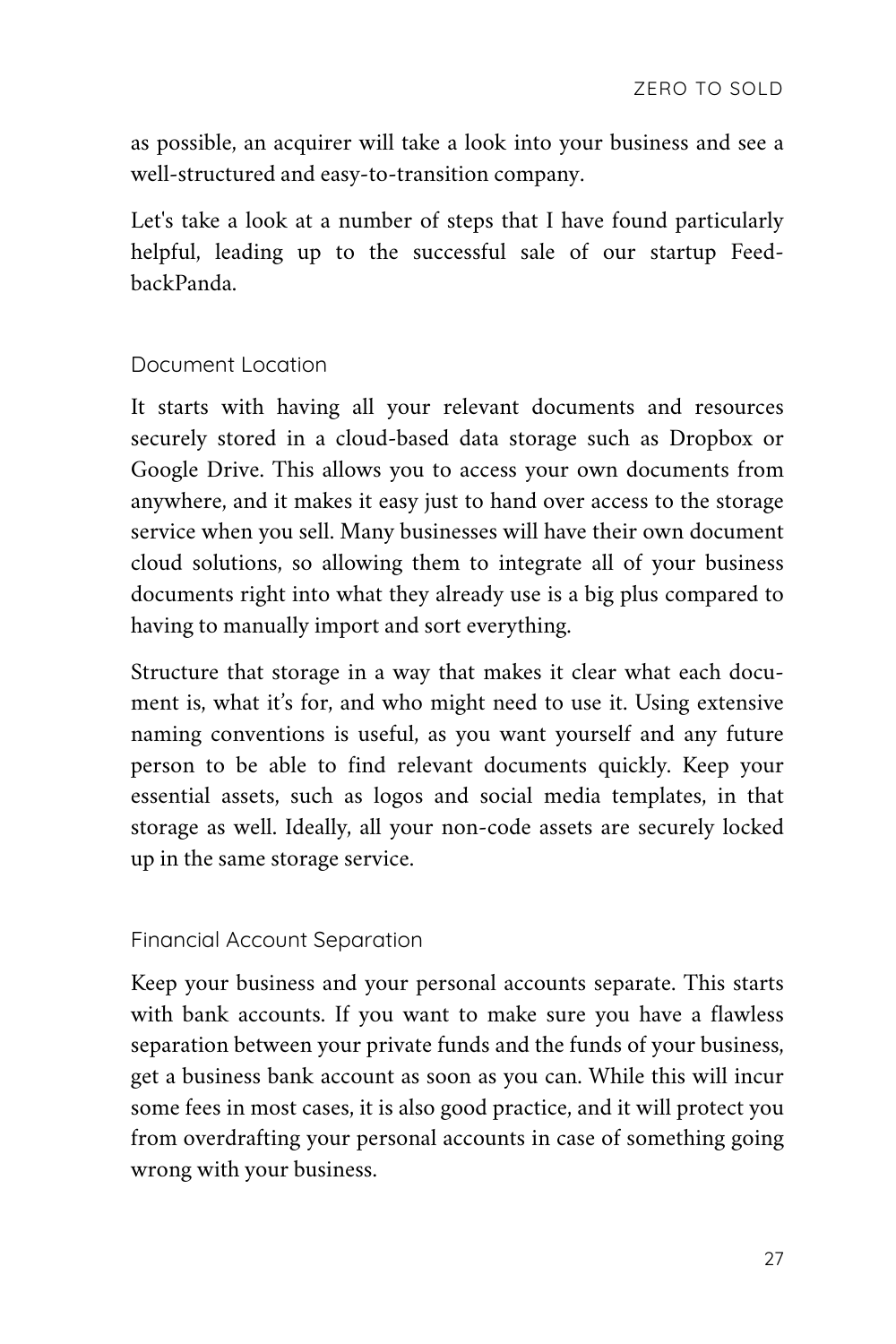Depending on what legal form your business takes, you will be required to have such a separation anyway. If you don't exercise caution from the beginning, any audit of your books will raise concerns in some jurisdictions, and that can lead to hefty fines. If an acquirer acquires your whole business, they also acquire this particular risk. You can prevent this from having an impact on the purchase price by having spotless records of cleanly separated personal and business transactions.

This might be the most important thing to get right from the beginning. You can always untangle usernames and passwords at a later point, but a transaction that hit the wrong account and was taxed differently than it should have been can not be reversed easily after the fact.

### Service Account Separation

It's also recommended to have your service accounts kept separate. Create a separate Google account for your business and use that to log into the services you use for your company via OAuth2 or using your business email and a strong password.

Keep all of the login details in a separate 1Password vault, and keep only logins and secure notes related to your business in there. That way, when you hand over your business, all you need to do is to invite your acquirer into that vault, and all relevant credentials will be avail‐ able to them immediately.

A thought about accounts, logins, and founder email addresses: in the beginning, you will likely have just one email address, like "first‐ name@yourdomain.com." Mostly, because you don't need another, but also, because if you're using Google Accounts, you will pay per account. I recommend at least making an alias like "services@yourdo‐ main.com" and logging into services using email and password when‐ ever possible. The convenience of logging in with your founder account might be alluring in the beginning, but just like with your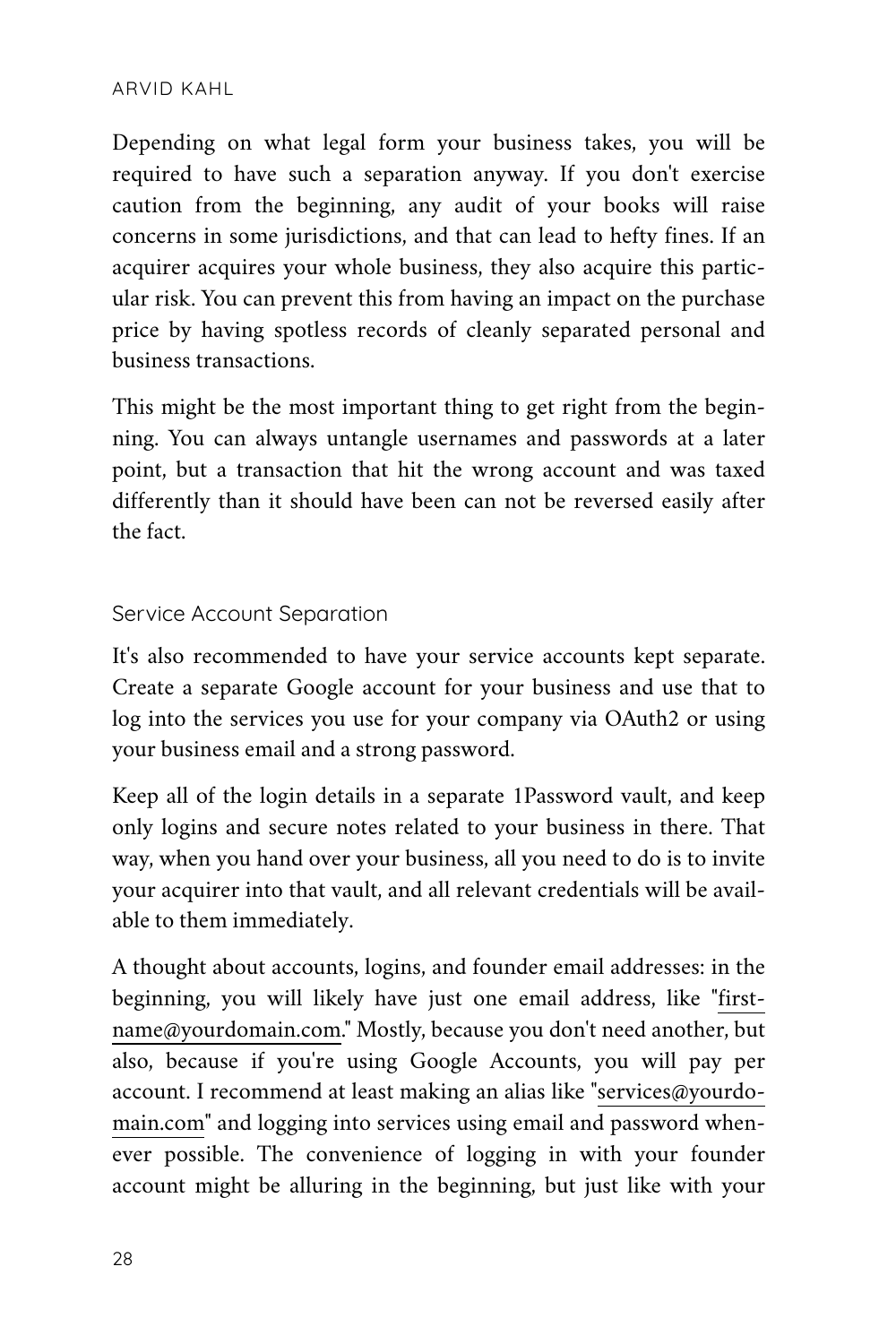bank accounts, it will pay off to have everything separated from any account that is linked to you as a person.

Most services will allow you to change the way you log in through their account settings interface. But some may not, and it will be quite the hassle for your acquirer to remember and use your founder email account to get into these services. This is not a deal-breaker, but it indicates sloppiness, and that is one character flaw you don't want to project.

### Thorough Documentation

And finally, document everything—document even how you're documenting things. I don't think there is over-documenting when it comes to something as important as the inner workings of a business. Superfluous documentation can be ignored if it's not needed. Still, there is no way to reconstruct what the original founder of the business did or meant to do when there is no trace of any document or instruction.

Write an extensive Operations Manual from day one. If you do some‐ thing more than once in your business, write a Standard Operating Procedure for it. It'll be great for transitioning your business over to your successor. Even the smallest task will need to be mentioned or explained, and creating an SOP as soon as you're done with a new task will make sure it won't be forgotten.

If you answer a question in your customer service tool, turn it into a knowledge base article and link to it in your Operations Manual. The more advanced knowledgebase system will integrate with your customer service chat systems and suggest articles when they detect certain search terms. This will save you countless hours of customer support, and having the documentation in place will be a great training opportunity for your acquirer's customer service agents, as it gives you the opportunity to gauge what kinds of problems your customers might run into.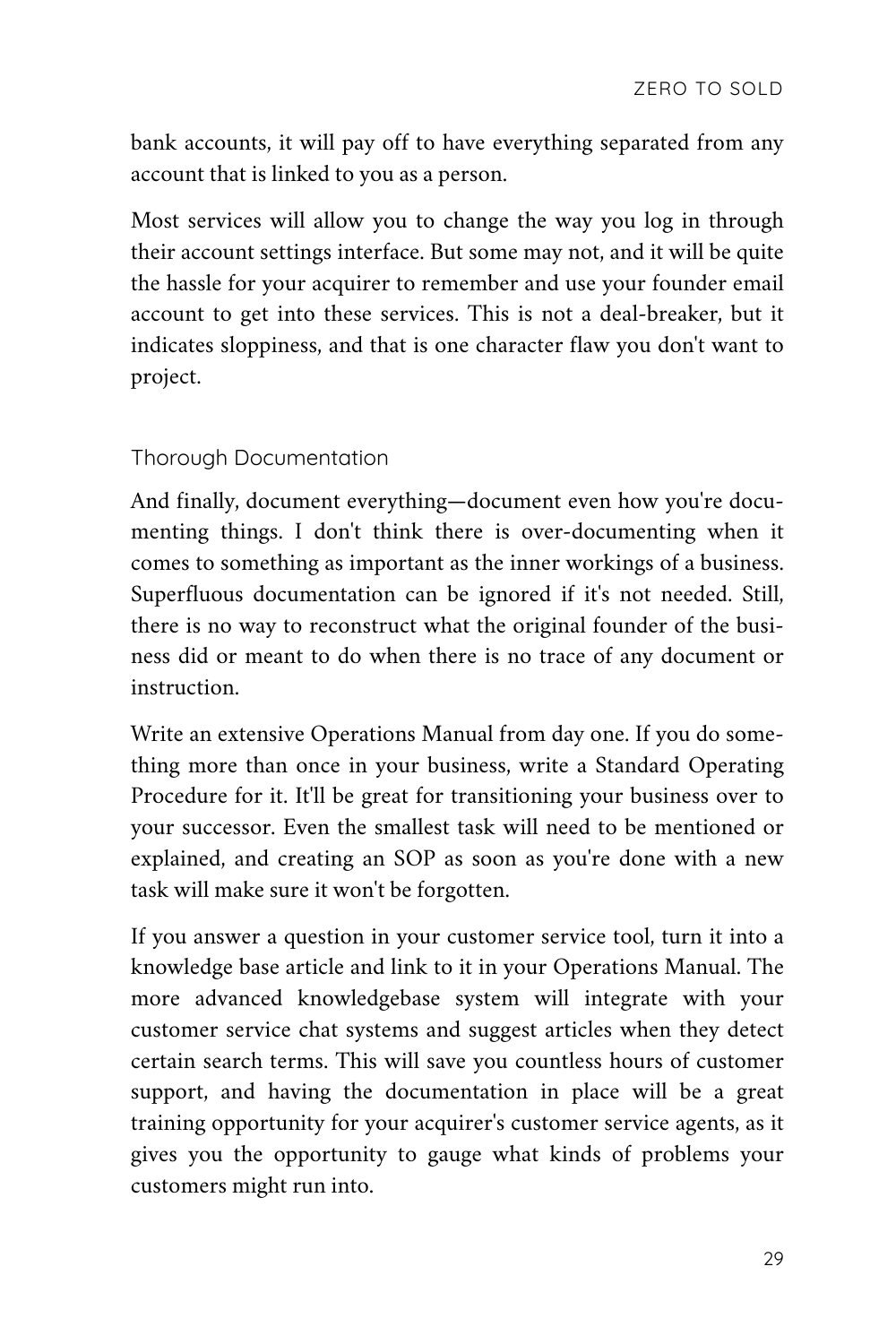Handing over such a document will be almost like a franchise: the new owner will know exactly how to deal with all parts of the business. They can immediately start running it and train their employees to take over critical functions. The more you document, the faster you can be replaced.